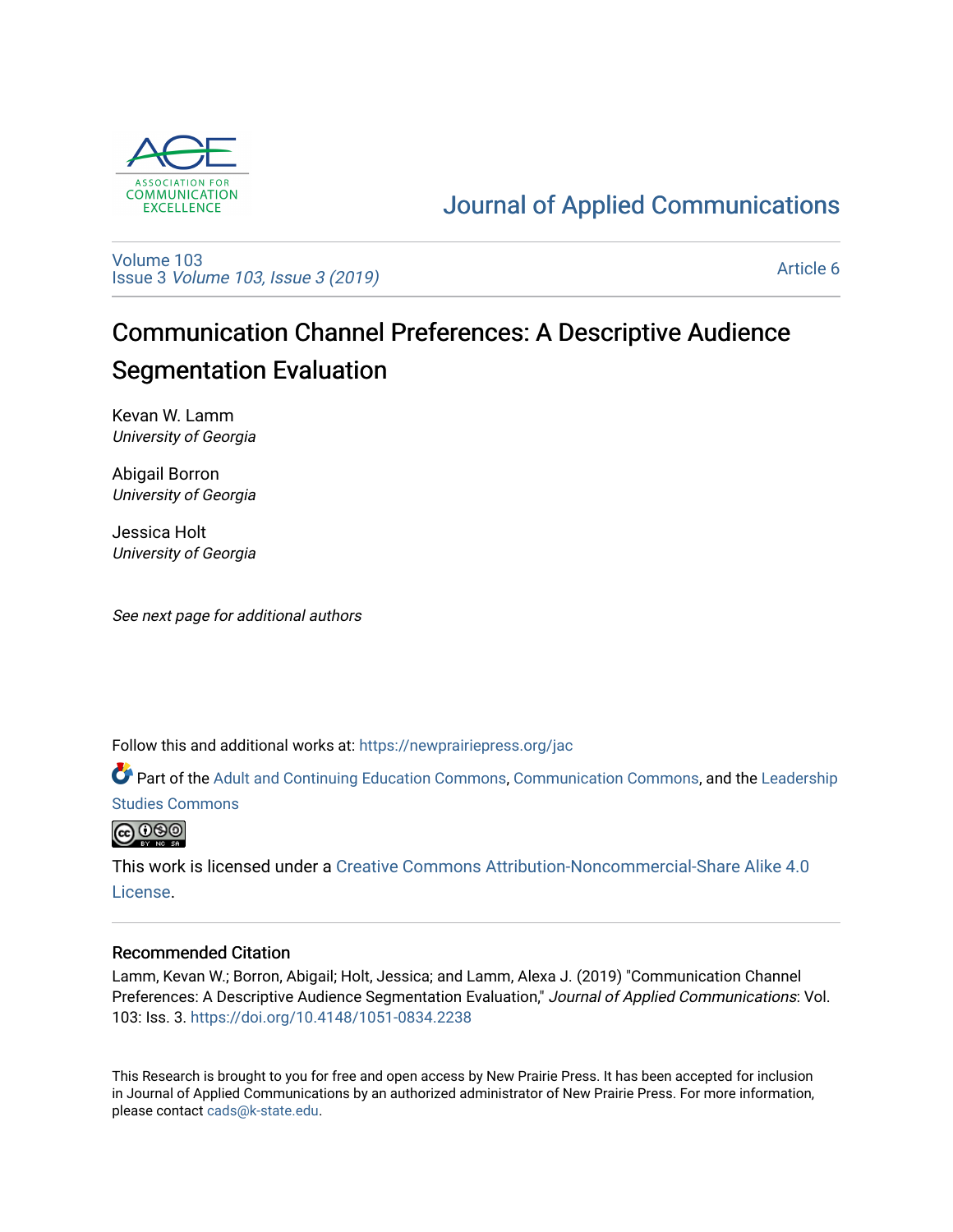### Communication Channel Preferences: A Descriptive Audience Segmentation Evaluation

#### Abstract

For over 70 years the use of opinion leaders in a two-step communication process has been employed and validated. However, despite the accepted importance of communicating with opinion leaders as a means to cascade information to opinion leaders' networks of influence there have been few empirical studies specifically examining agricultural and natural resource opinion leader communication channel preferences, particularly from an audience segmentation perspective. The results reported in the study capitalize on previous research data examined from a unique perspective. Specifically, communication channel preferences were analyzed according to opinion leader self-reported demographic categories serving as audience segments. Associations between sex, age, level of employment, level of education and geographical region and communication channel preference were analyzed. The results of the study are descriptive and foundational in nature. Overall, the results indicate a dedicated web page or blog is the most preferred communication channel across all audience segments and conference calls are the least preferred communication channel across the majority of audience segments. The Facebook group communication channel had the most variability between audience segments and the LinkedIn group communicational channel had the largest observed effect sizes among audience segments.

#### Keywords

opinion leader, audience segmentation, communication channel preference, descriptive

#### Cover Page Footnote/Acknowledgements

The data analyzed in the study capitalize on data collected in the Lamm, Rumble, Carter, and Lamm (2016) sample.

#### Authors

Kevan W. Lamm, Abigail Borron, Jessica Holt, and Alexa J. Lamm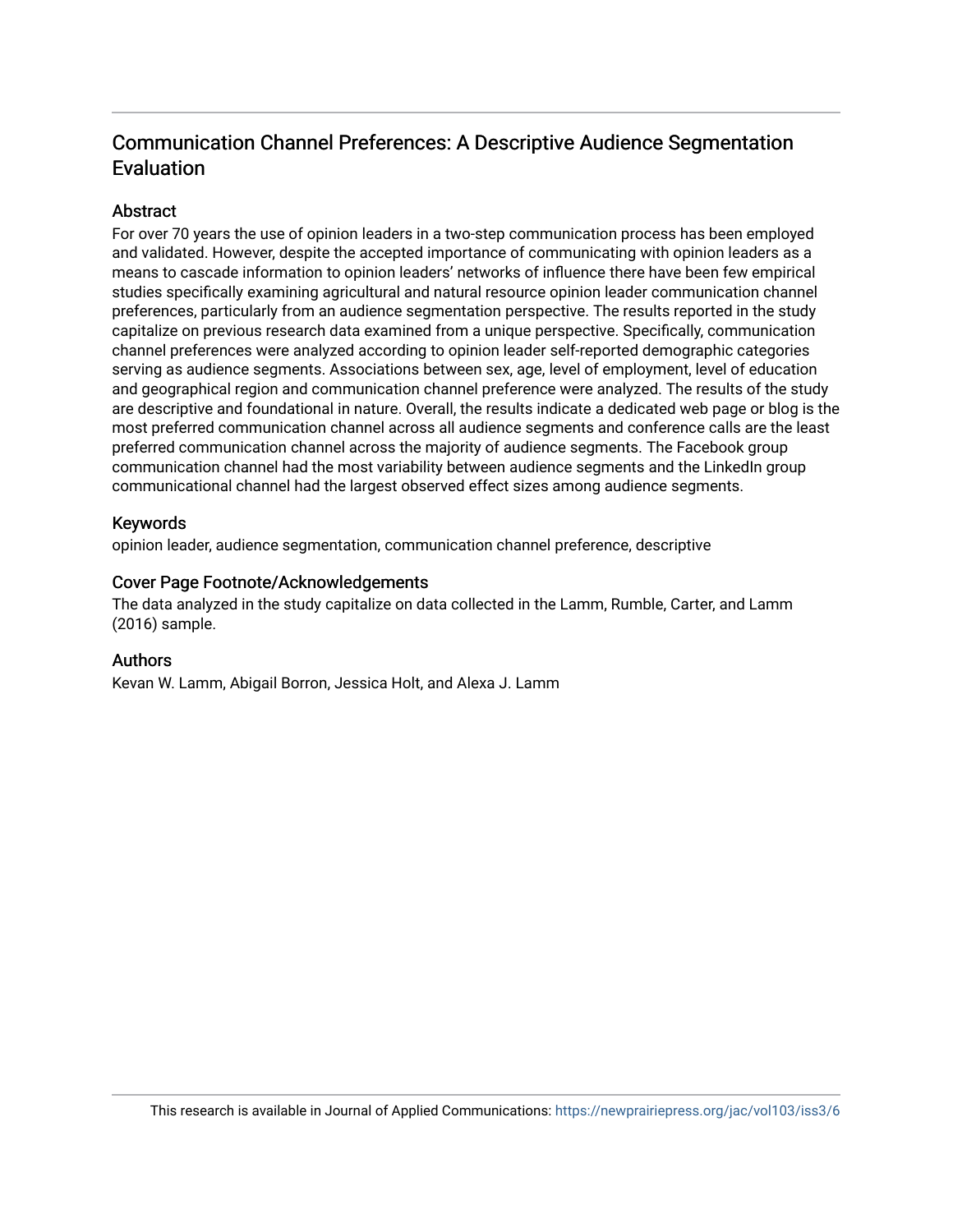#### **Introduction**

At a basic level, effective communication requires delivering the right message, to the right audience, through the right channel, at the right time (McQuail, 2010). Differing communication strategies, engagement methods, media channels, and individual or group preferences produce a wide array of approaches and options when developing targeted messages or disseminating information. Therefore, determining the most effective method, or combination of methods, toward meaningful engagement among a targeted audience can prove to be challenging (Fuchs, 2017; Papacharissi, 2015). To drill down to particular communication channel preferences or audience relevance evokes even more nuanced challenges (Holt, Rumble, Telg, & Lamm, 2015; McQuail, 2010).

Issues related to agriculture, food, and the environment are often layered in complexity. Empirical research results, policy and federal regulation, media and industry response, as well as public perception, all interact upon an industry fundamentally focused on feeding and clothing the world's population (Holt et al., 2015; Murdoch, 2006; Rumble, Holt, & Irani, 2014). Add to this complexity the rapidly-increasing news cycles, increased volume of media consumption, controversies around fake news, and decreased public trust—all, of which, present additional challenges (Shoemaker & Reese, 2013). Therefore, finding the right combination of timing, messages, media channels, and target audiences remains a persistent and dynamic goal. Despite the importance there are a limited number of empirical studies specifically analyzing agricultural communication channel preferences (Lamm, Rumble, Carter, & Lamm, 2016a), this study is intended to address this gap.

To juxtapose the complexities of message development and audience understanding expounds the challenges of effective engagement and information dissemination. This leads to a need for critically examining the processes associated with media convergence—specifically as media continue to integrate social-media dimensions of public engagement and discussion, and information consumers are carried across a variety of media platforms (Jenkins, 2006). While media convergence has predominantly been understood as a technological process that merges platforms and channels, Jenkins (2006) argues that "convergence represents a cultural shift as consumers are encouraged to seek out new information and make connections among dispersed media content" (p. 3). As media technology continues to evolve rapidly, such a cultural shift characterizes information sharing and audience engagement as dynamic rather than static, supporting the claim made by Boone, Meisenbach, and Tucker (2000); specifically, communication efforts need to recognize and stabilize the "deep-rooted human and social dimensions of a culture" (p. 49). Therefore, diverse audiences (in combination with dispersed media content) demand a combination of interactive and integrative strategies, channels, and media formats.

Effective message development and audience engagement are presented as grand challenges among communication practitioners charged with overseeing outcomes such as audience perception, organizational brand development, or issues management among others (Ashley & Tuten, 2015). To tackle such in its entirety would dilute the conversation around audience understanding. Previous researchers have shown narrowing in on the network of senders and receivers of information within the agricultural, food, and environmental discursive spaces itself proves to be incredibly challenging (Hughes, Johnson, Edgar, Miller, & Cox, 2016). Therefore, this research aimed to consider the role of the communication practitioner who is charged with disseminating information to key stakeholders within the industry—specifically opinion leaders and their network of influence.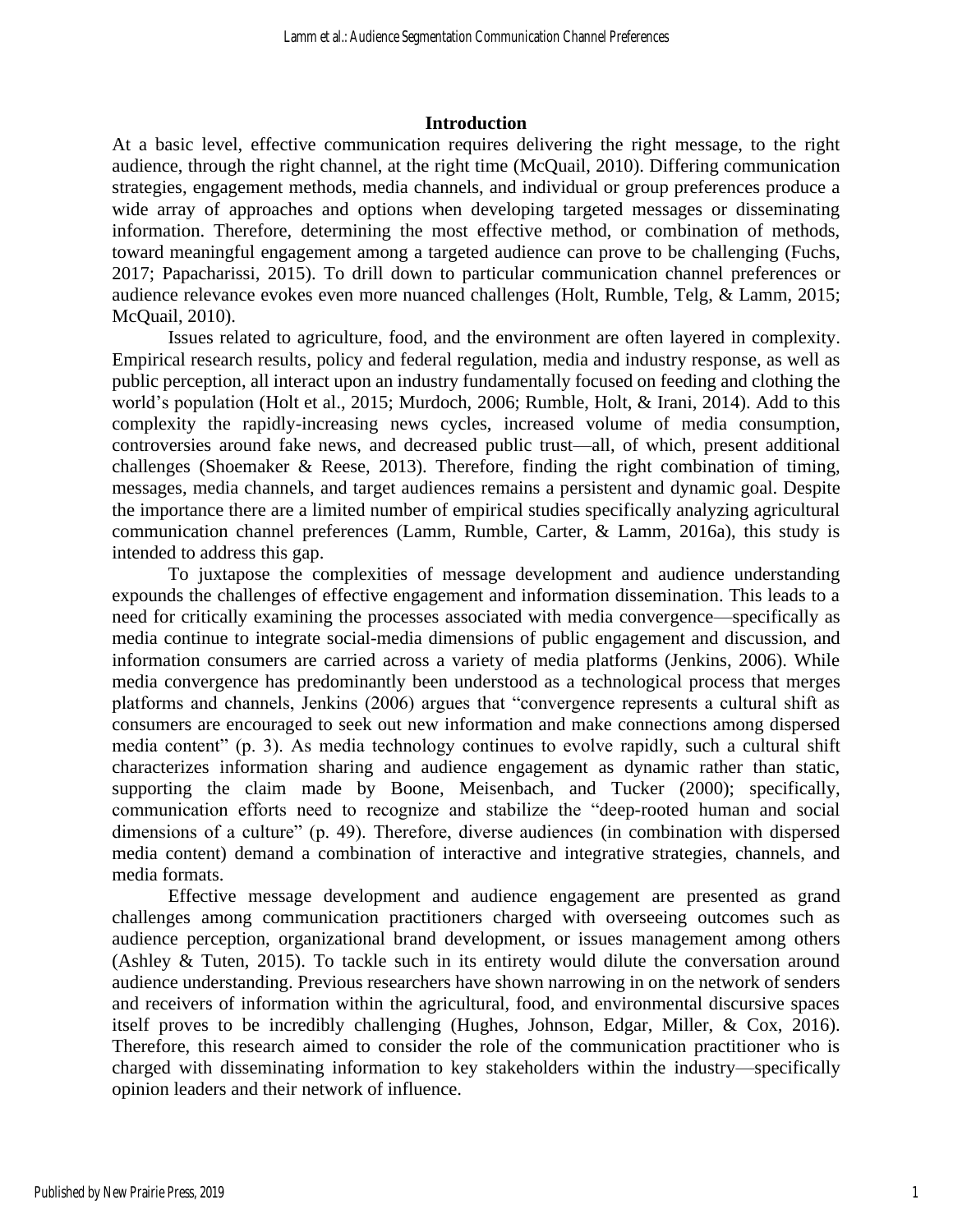For over 70 years the role of opinion leaders has been studied. Although the quantity and variety of communication channel options have expanded greatly since the concept of opinion leadership was introduced in 1940s (Lazarsfeld, Berelson, & Gaudet, 1948) the role of opinion leaders in the information dissemination process remains relevant. From a contemporary perspective, opinion leaders are the mavens (Gladwell, 2006) or thought leaders (e.g. Brosseau & Kawasaki, 2013) within their networks.

As aggregators, parsers, and distributors of information, these individuals become a trusted source of information within their networks. Empirically, opinion leaders are categorized as individuals who are engaged and knowledgeable on select issues, and are trusted sources of information within their social networks (e.g. Turcotte, York, Scholl, & Pingree, 2015). Consequently, reaching, engaging, and activating this group can propagate information through their networks of influence much more rapidly and effectively than might otherwise be possible (Huang & Lamm, 2017; Lamm, Lamm, & Carter, 2014; Putnam, Lamm, & Lundy, 2017)

In the agricultural and natural resource (ANR) industry the role of opinion leaders has been well established (Lamm, Lamm, & Carter, 2015; Ryan & Lamm, 2017; Taylor & Lamm, 2017). For example, opinion leaders and the dissemination of information through their networks is fundamental to Rogers' Theory of Diffusion (Rogers, 1995), which has been a central, as well as contested, framework to agriculture and the Cooperative Extension system since the 1960s (Rivera & Sulaiman, 2009). However, despite the centrality and criticality of opinion leaders in the communication process, particularly within the ANR industry (Lamm et al., 2016a), there is a notable gap in the literature specifically dedicated to identifying the communication channel preferences of such opinion leaders. Identifying channels to engage ANR opinion leaders effectively is critical, particularly in an environment where credibility among most news organizations continues to decline (Pew Research, 2012) and controversies regarding fake news continue to evolve (Lazer et al., 2018).

#### **Theoretical Framework**

For the purposes of this research two theoretical frameworks were employed. Specifically, audience segmentation as defined by Slater (1996) along with opinion leadership as defined by Lazarsfeld, Berelson, and Gaudet (1948). These frameworks were identified based on need to acknowledge that even within the scope of a given target audience, such an audience should not be generalized with a one-size-fits-all approach to selected communication strategies. Therefore, a more nuanced understanding of within-group dynamics is necessary. For the purposes of better understanding agricultural opinion leaders as a target audience, the process of audience segmentation guided the analysis of the data.

#### **Audience Segmentation**

Within the practices and strategies of communication, the development of the message for targeted audiences is of paramount importance (Slater, 1996). Audience segmentation, which is often used in commercial marketing, is rooted in understanding and tailoring messages to specific audiences based upon their demographics, attitudes, and beliefs (Slater, 1996). Within each of these audience segments, the individuals share commonalities that are relevant to the delivery of information. The segments should be developed with respect to measurable patterns or homogeneity related to demographics, attitudes, and behaviors (Hine et al., 2014; Slater, 1996). The aim of grouping audiences with similarities is to allow data analysis to focus on the betweengroup differences, rather than the within-group differences (Hine et al., 2014).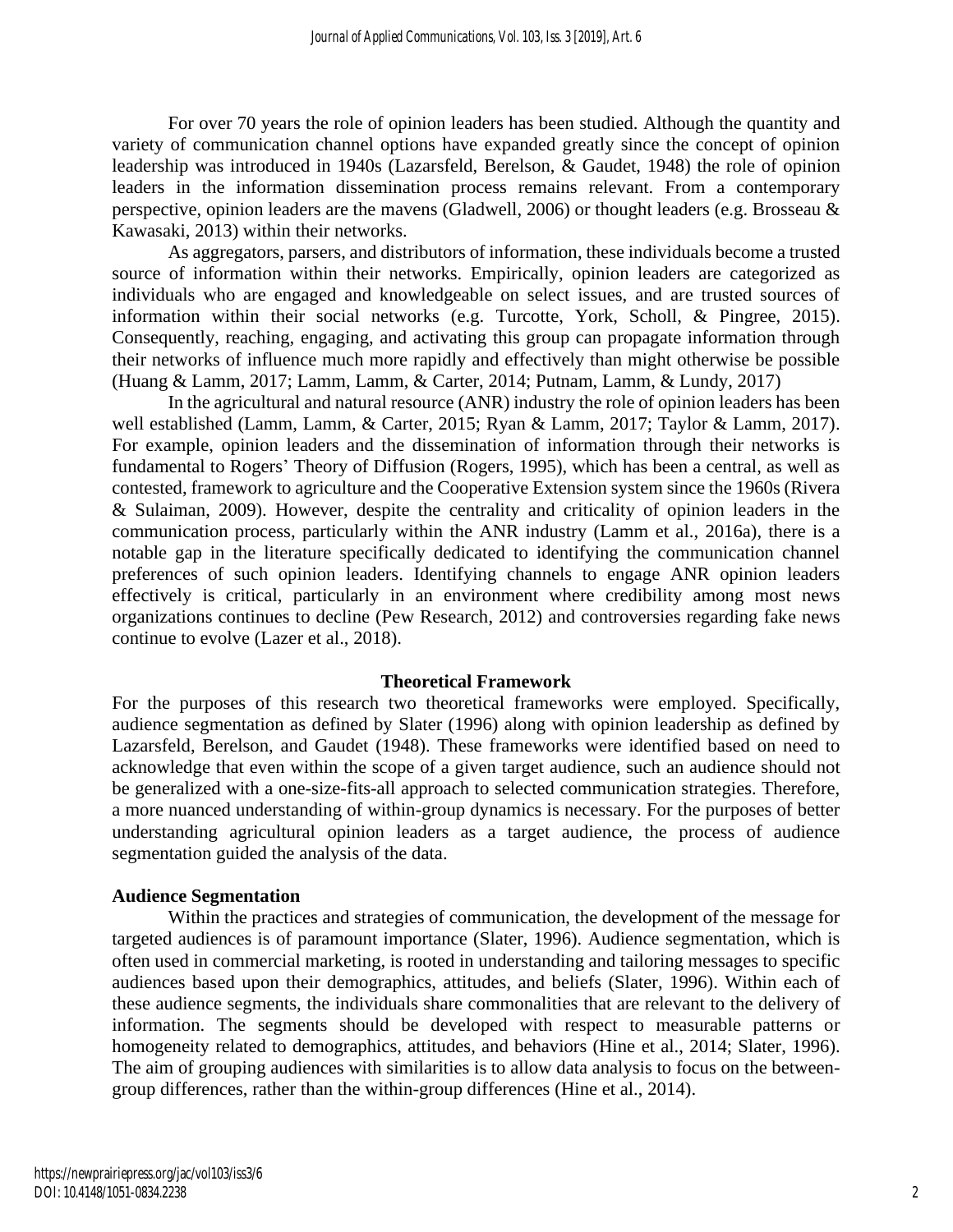Similarly, tailoring communication has been extensively studied and refers to identifying specific characteristics of an individual and then developing messages that address the needs and interests of the individual (Hawkins, Kreuter, Resnicow, Fishbein, & Dijkstra, 2008). Typically, communication efforts target different categories within the public: mass communication, targeted communication; and tailored communication. Mass communication efforts are created to appeal to a mass, general audience. Targeted communication utilizes audience segmentation to identify needs and interests of similar groups. While tailored communication strategies focus on the needs of individuals and highlight those issues within the message (Hawkins et al., 2008). Research suggests that tailoring messages for audiences exists on a continuum and, while categories of tailoring exist, communication strategies should evaluate the needs of the audience and the purpose of the message when selecting the most appropriate method for communication (Hawkins et al., 2008).

While audience segmentation and tailoring communication have shown to impact consumers' intention to adopt behaviors (Kim, Shen, & Morgan, 2011; Warner, Chaudhary, Rumble, Lamm, & Momol, 2017; Warner & Lamm, 2017), one concern with utilizing audience segmentation techniques is its potential to further polarize audiences on specific issues (Hine et al., 2014). Therefore, messaging and communication efforts should be tailored specifically to the needs, involvement level, and intention to engage within each audience group, with purposeful and intentional roles for each subgroup within the communication or marketing efforts (Warner et al., 2017; Lamm, Lundy, Warner, & Lamm, 2016). For example, in a study examining homeowners' adoption of water conservation practices for landscaping, Warner et al. (2017) found creating subgroups based on established water conservation behaviors could ultimately lead to assigning different roles through messaging to each group. Utilizing *water savvy conservationists* in a more directive role to educate and advocate for conservation behaviors to other groups may be more beneficial. Additionally, it was recommended that by grouping like individuals together in subgroups, more appropriate and meaningful goals and adoption rates could be established to measure the success of an initiative or campaign (Warner et al., 2017).

#### **Opinion Leadership**

Lazarsfeld, Berelson, and Gaudet (1948) established a two-step process, whereby, a group of opinion leaders would determine relevant information to be communicated and shared with their communities, subgroups, and followers. Opinion leaders have been identified as those capable of sparking change and innovation in a natural and, often, infectious manner (Burt, 1999). Using their power to inspire others, opinion leaders have been shown to influence change with the information they communicate to their followers and subgroups (Lazarsfeld et al., 1948); therefore, it is imperative to understand how opinion leaders prefer to communicate information in order to more effectively engage with them and their subgroups about topics of interest in the agricultural field.

#### **Purpose & Research Objectives**

The purpose of this study was to examine the nature of the relationship between demographic characteristics and communication channel preference amongst agricultural opinion leaders. The study was driven by the following research objectives:

- 1. Describe agricultural opinion leader communication channel preferences based on demographic, or audience segmentation, characteristics.
- 2. Determine whether demographic, or audience segmentation, characteristics were statistically significantly associated with communication channel preferences.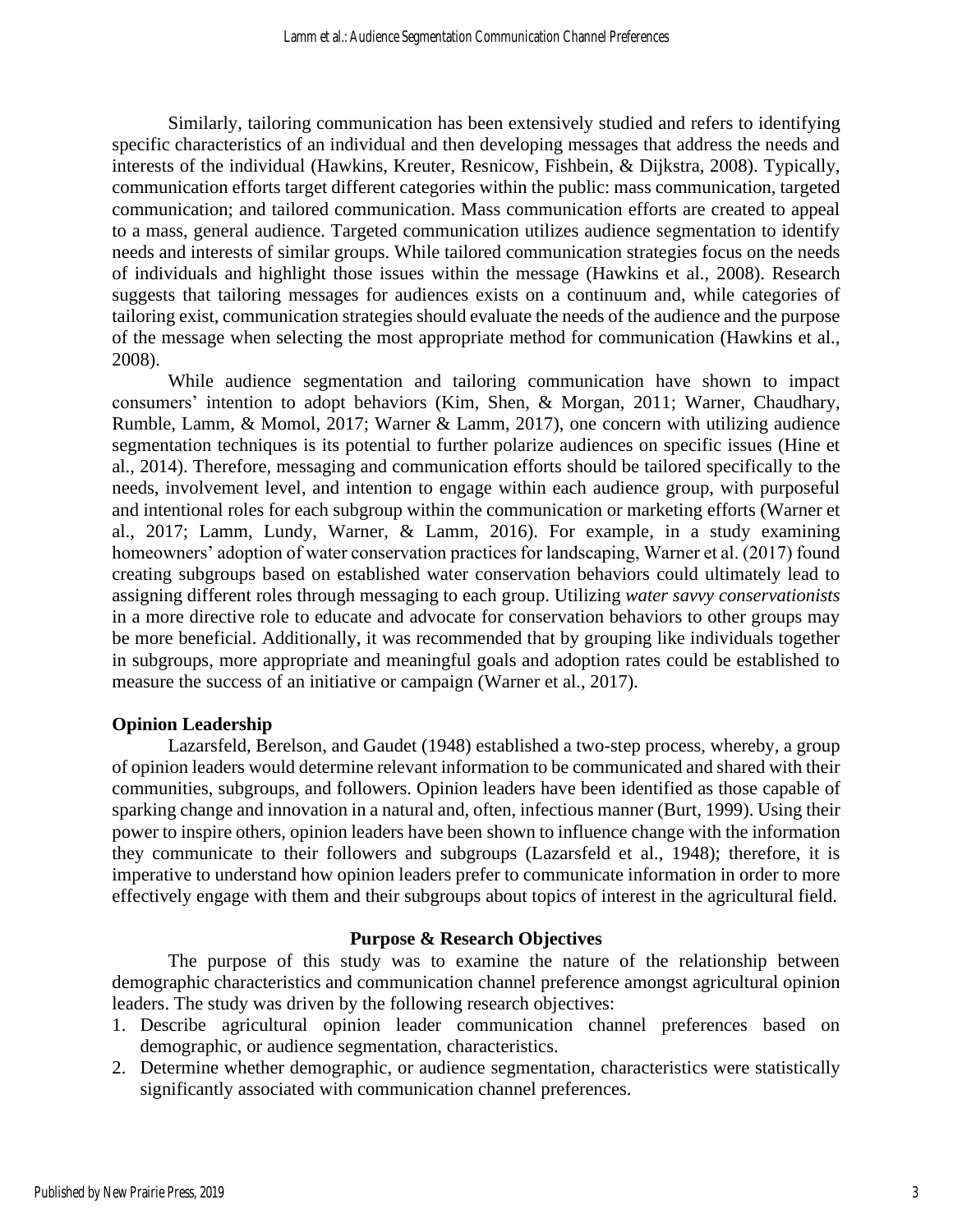#### **Methods**

To address the research objectives, a quantitative research design was undertaken. The design consisted of an online survey of agricultural opinion leaders. Respondents self-reported communication channel preference and demographic data. The data analyzed in the study capitalize on data collected in the Lamm et al. (2016a) sample, the current study extended the work in two important ways. First, the communication channel data are analyzed discretely at the audience category level. Second, extensive descriptive statistics are presented to provide greater insights for communication practitioners. These disclosures are presented based on recommendations within the literature for clarity (Kirkman & Chen, 2011).

#### **Sample and Procedures**

Based on previous research, agricultural opinion leaders were identified based on their participation in agricultural and natural resource leadership development programs (Lamm, Lamm, & Carter, 2014). The International Association of Programs for Agricultural Leaders (IAPAL) organization serves as a consortium of independent agricultural leadership programs that provide leadership development programming for adult agricultural opinion leaders (Kellogg, 2000). Therefore, programs associated with the IAPAL organization, and subsequent alumni from those programs, were identified as an appropriate sample frame (Lamm et al., 2016a).

To ensure a comprehensive representation of opinion leaders, a census of IAPAL program alumni was conducted. A census frequently provides the most complete data and ensures all respondents within a sample are provided an opportunity to participate (Ary, Jacobs, & Sorensen, 2010; Rossi, Lipsey, & Freeman, 2004). Within the IAPAL organization a total of 41 programs were active at the time of the research, 28 programs opted to participate.

Contact information was provided for 7,152 alumni from the 28 participating programs. Alumni were contacted according to the tailored design method (Dillman, Smyth, & Christian, 2008), which included a pre-notice from the program director, an invitation to complete the survey in Qualtrics by the researcher, and three additional follow up reminders. There were a total of 3,234 completed questionnaires for a response rate of 45%. Based on established social science response rates, this was considered acceptable for analysis (Baruch & Holtom, 2008). Nevertheless, non-response analysis comparing early and late respondents found no statistically significant differences between the two groups. The finding indicated non-response bias was not a material consideration for further analysis (Lindner, Murphy, & Briers, 2001).

#### **Data**

Within the survey, respondents were asked to indicate whether they were interested in interacting with alumni of leadership development programs through a list of eight potential communication channels, *Yes* was coded as 1, *No* was coded as 0. Communication channel options included: informal meetings coordinated by alumni (informal meetings), dedicated web page or blog, formal annual meetings, Facebook group, LinkedIn group, conference calls, and Twitter. Interactions were operationalized as receiving communications for the purposes of the study.

Demographically, respondents provided information regarding their sex, age, level of employment, and level of education. Geographic region of the program was assigned based on the Extension regions (Lamm, Carter, & Lamm, 2016; USDA, 2014).

#### **Data Analysis**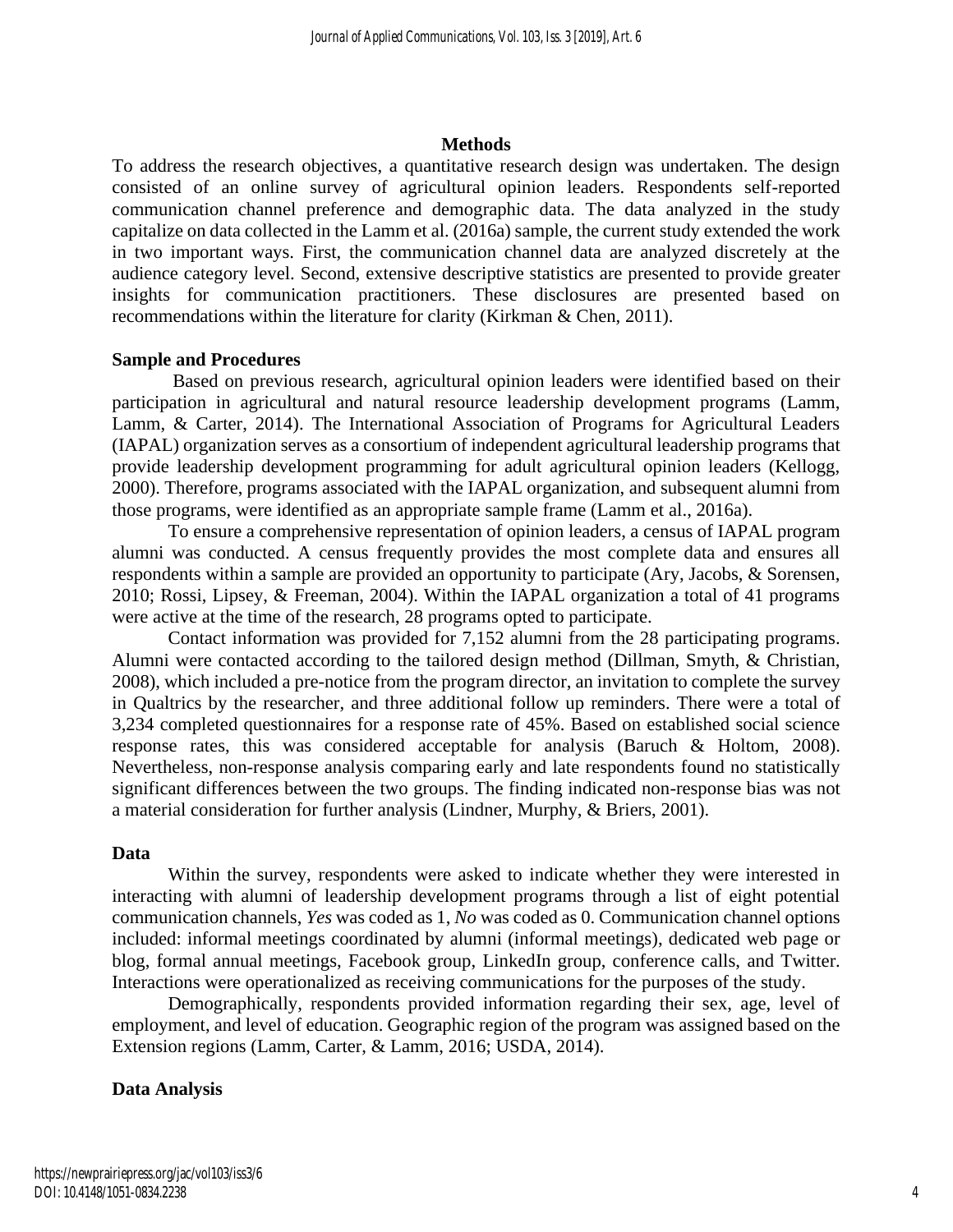Data were analyzed using the Statistical Package for the Social Sciences (SPSS) version 25. Descriptive statistics were calculated to describe agricultural opinion leaders preferred channels for communication. Additionally, Chi-Square analysis were completed to test for associations between demographic characteristics and communication channel (Rossi et al., 2004). Cramer's V (reported as  $\Phi$ ) was calculated to determine effect sizes of associations with effect size interpretations according to Cohen (1988) summarized in Table 1. A level of significance of .05 was established *a priori*.

Table 1

|--|

|   | small | medium | large |
|---|-------|--------|-------|
|   | .10   | .30    | .50   |
|   | .07   | .21    | .35   |
| 3 | .06   | .17    | .29   |
|   | .05   | .15    | .25   |
|   | 04    | .13    |       |

#### **Results**

Related to informal meetings (Table 2) there were observed associations between gender, age, organizational level, educational attainment, region and informal meetings. Accounting for the degrees of freedom, or number of categories within a demographic set, effect sizes ranged from small to medium (Cohen, 1988). The largest effect was observed between age groups, with younger individuals expressing the strongest interest in informal meetings and interest diminishing inversely with age.

#### Table 2

*Communication Channel Preference Based on Demographic, or Audience Segmentation, Characteristics – Informal meetings* 

| Characteristic           |      | Yes   |      | N <sub>o</sub> |                |            |     |
|--------------------------|------|-------|------|----------------|----------------|------------|-----|
|                          |      | $\%$  |      | $\%$           | $\overline{N}$ | $v^2$      | Φ   |
| Gender                   |      |       |      |                |                | $8.20**$   | .05 |
| Male                     | 1090 | 50.7% | 1061 | 49.3%          | 2151           |            |     |
| Female                   | 549  | 56.2% | 428  | 43.8%          | 977            |            |     |
| Age                      |      |       |      |                |                | $61.36***$ | .14 |
| Under 30                 | 46   | 67.6% | 22   | 32.4%          | 68             |            |     |
| 30 to 39                 | 346  | 63.1% | 202  | 36.9%          | 548            |            |     |
| 40 to 49                 | 378  | 53.7% | 326  | 46.3%          | 704            |            |     |
| 50 to 59                 | 546  | 52.1% | 502  | 47.9%          | 1048           |            |     |
| 60 to 69                 | 264  | 45.2% | 320  | 54.8%          | 584            |            |     |
| 70 and Over              | 25   | 29.8% | 59   | 70.2%          | 84             |            |     |
| Level                    |      |       |      |                |                | 27.18***   | .09 |
| Nonsupervisory employee  | 262  | 55.9% | 207  | 44.1%          | 469            |            |     |
| Manager                  | 596  | 52.3% | 543  | 47.7%          | 1139           |            |     |
| Owner, CEO, President    | 628  | 54.9% | 515  | 45.1%          | 1143           |            |     |
| Not applicable           | 160  | 40.6% | 234  | 59.4%          | 394            |            |     |
| <b>Education</b>         |      |       |      |                |                | 15.80*     | .07 |
| High school diploma/GED  | 54   | 62.1% | 33   | 37.9%          | 87             |            |     |
| Trade/technical training | 33   | 66.0% | 17   | 34.0%          | 50             |            |     |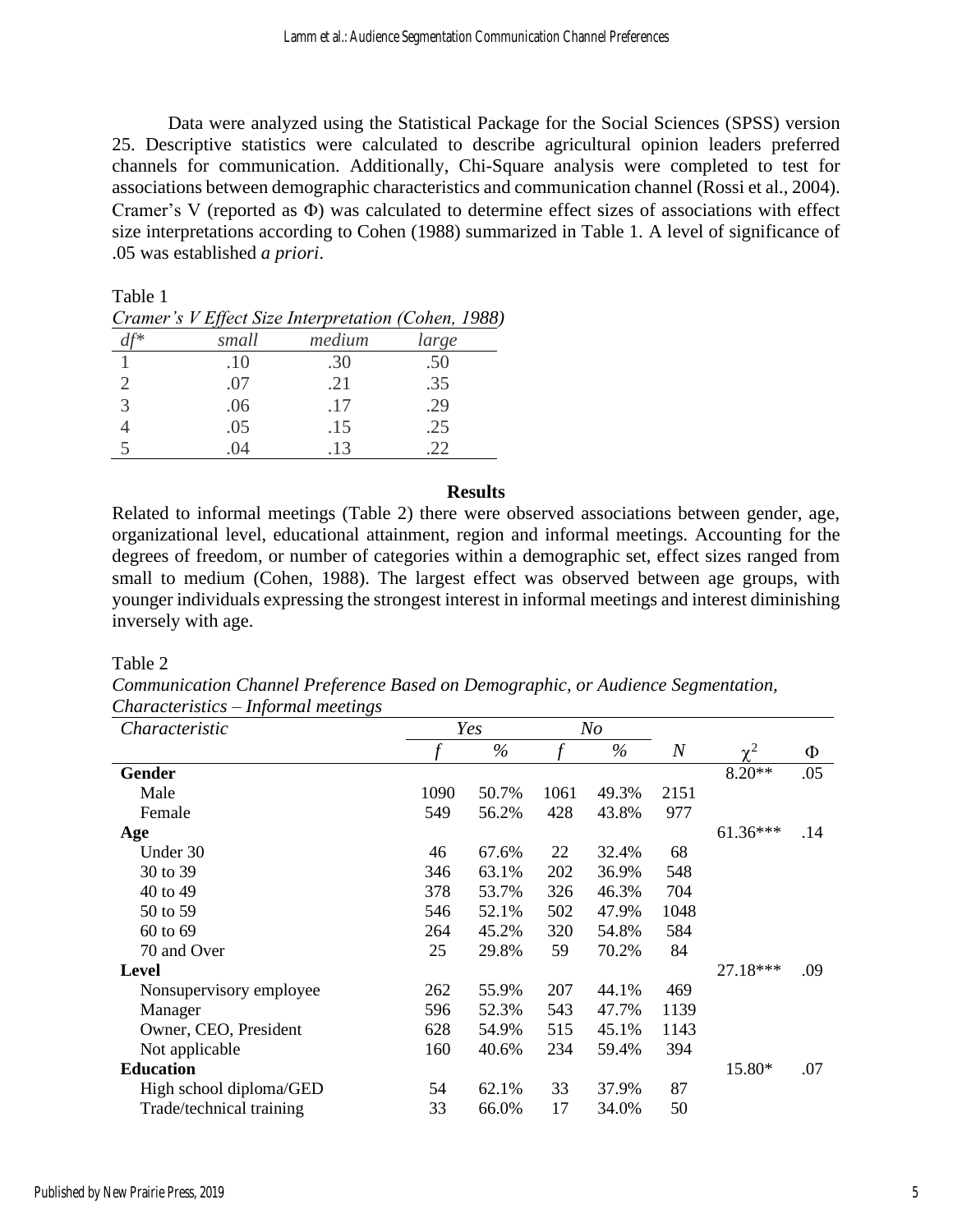| Some college - no degree           | 119 | 49.4% | 122 | 50.6% | 241  |            |     |
|------------------------------------|-----|-------|-----|-------|------|------------|-----|
| Associate/Community college degree | 111 | 58.7% | 78  | 41.3% | 189  |            |     |
| Bachelor's degree                  | 841 | 52.4% | 763 | 47.6% | 1604 |            |     |
| Master's degree                    | 393 | 51.3% | 373 | 48.7% | 766  |            |     |
| Professional degree (e.g., JD, MD) | 44  | 49.4% | 45  | 50.6% | 89   |            |     |
| Doctorate (e.g., PhD, EdD)         | 54  | 43.2% | 71  | 56.8% | 125  |            |     |
| <b>Region</b>                      |     |       |     |       |      | $30.28***$ | .10 |
| Western                            | 388 | 44.6% | 481 | 55.4% | 869  |            |     |
| North Central                      | 646 | 54.8% | 532 | 45.2% | 1178 |            |     |
| <b>Southern</b>                    | 412 | 57.1% | 310 | 42.9% | 722  |            |     |
| <b>Northeast</b>                   | 136 | 50.6% | 133 | 49.4% | 269  |            |     |
| Non-US                             | 91  | 51.4% | 86  | 48.6% | 177  |            |     |
|                                    |     |       |     |       |      |            |     |

*Note*. \* *p* < .05, \*\* *p* < .01, \*\*\* *p* < .001

Regarding formal annual meetings (Table 3), associations between gender, age, and organizational level were observed. Additionally, a large effect size (Cohen, 1988) between gender categories was observed with females indicating a stronger preference than males.

#### Table 3

*Communication Channel Preference Based on Demographic, or Audience Segmentation, Characteristics – Formal annual meetings*

| Characteristic                     |      | Yes   |               | N <sub>O</sub> |                  |          |     |
|------------------------------------|------|-------|---------------|----------------|------------------|----------|-----|
|                                    |      | $\%$  | $\mathcal{f}$ | $\%$           | $\boldsymbol{N}$ | $\chi^2$ | Φ   |
| <b>Gender</b>                      |      |       |               |                |                  | 60.57*** | .14 |
| Male                               | 1179 | 55.2% | 958           | 44.8%          | 2137             |          |     |
| Female                             | 683  | 69.9% | 294           | 30.1%          | 977              |          |     |
| Age                                |      |       |               |                |                  | 15.99**  | .07 |
| Under 30                           | 48   | 70.6% | 20            | 29.4%          | 68               |          |     |
| 30 to 39                           | 334  | 61.5% | 209           | 38.5%          | 543              |          |     |
| 40 to 49                           | 420  | 60.4% | 275           | 39.6%          | 695              |          |     |
| 50 to 59                           | 652  | 61.9% | 401           | 38.1%          | 1053             |          |     |
| 60 to 69                           | 321  | 55.0% | 263           | 45.0%          | 584              |          |     |
| 70 and Over                        | 42   | 48.8% | 44            | 51.2%          | 86               |          |     |
| Level                              |      |       |               |                |                  | $8.55*$  | .05 |
| Nonsupervisory employee            | 301  | 64.9% | 163           | 35.1%          | 464              |          |     |
| Manager                            | 687  | 60.6% | 446           | 39.4%          | 1133             |          |     |
| Owner, CEO, President              | 667  | 58.4% | 475           | 41.6%          | 1142             |          |     |
| Not applicable                     | 219  | 56.0% | 172           | 44.0%          | 391              |          |     |
| <b>Education</b>                   |      |       |               |                |                  | 11.29    | .06 |
| High school diploma/GED            | 48   | 56.5% | 37            | 43.5%          | 85               |          |     |
| Trade/technical training           | 31   | 59.6% | 21            | 40.4%          | 52               |          |     |
| Some college - no degree           | 168  | 68.9% | 76            | 31.1%          | 244              |          |     |
| Associate/Community college degree | 109  | 57.4% | 81            | 42.6%          | 190              |          |     |
| Bachelor's degree                  | 964  | 60.3% | 636           | 39.8%          | 1600             |          |     |
| Master's degree                    | 436  | 57.8% | 318           | 42.2%          | 754              |          |     |
| Professional degree (e.g., JD, MD) | 51   | 58.0% | 37            | 42.0%          | 88               |          |     |
| Doctorate (e.g., PhD, EdD)         | 71   | 56.3% | 55            | 43.7%          | 126              |          |     |
| <b>Region</b>                      |      |       |               |                |                  | 8.19     | .05 |
| Western                            | 494  | 56.3% | 383           | 43.7%          | 877              |          |     |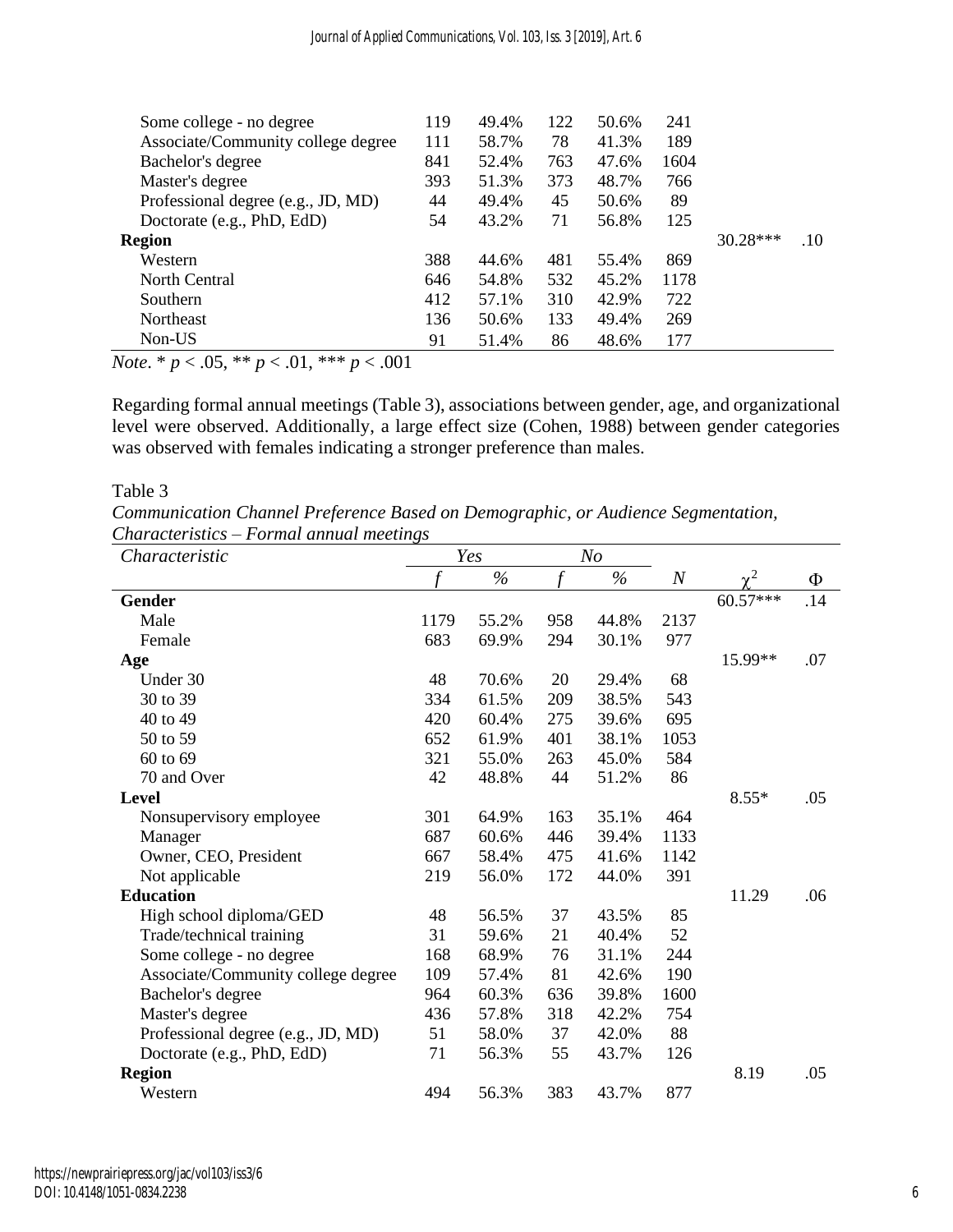| North Central                                                                    | 710         | 60.8% |       | 458 39.2% 1168    |       |  |
|----------------------------------------------------------------------------------|-------------|-------|-------|-------------------|-------|--|
| <b>Southern</b>                                                                  | 437         | 61.9% | - 269 | 38.1%             | -706  |  |
| <b>Northeast</b>                                                                 | 171         |       |       | 62.0\% 105 38.0\% | - 276 |  |
| $Non-US$                                                                         | 96          | 55.2% | 78    | 44.8%             | 174   |  |
| $\mathbf{r}$ and $\mathbf{r}$ and $\mathbf{r}$ and $\mathbf{r}$ and $\mathbf{r}$ | $\sim$ 0.01 |       |       |                   |       |  |

*Note*. \* *p* < .05, \*\* *p* < .01, \*\*\* *p* < .001

Analyzing the dedicated web page or blog communication channel (Table 4), an association between the audience categories of age, organizational level, educational attainment, and region was observed. Accounting for the number of categories as degrees of freedom, all effect sizes were in the small range (Cohen, 1988). With identified preferences ranging from 60.6% for individuals with professional degrees, to 88.9% for individuals with trade or technical training across all audience categories.

Table 4

| Characteristic                     |                             | Yes           |                | N <sub>O</sub> |          |          |     |
|------------------------------------|-----------------------------|---------------|----------------|----------------|----------|----------|-----|
|                                    | $\mathcal{L}_{\mathcal{L}}$ | $\frac{6}{6}$ | $\overline{f}$ | $\frac{0}{0}$  | $\cal N$ | $\chi^2$ | Φ   |
| <b>Gender</b>                      |                             |               |                |                |          | 1.72     | .02 |
| Male                               | 1571                        | 72.6%         | 594            | 27.4%          | 2165     |          |     |
| Female                             | 733                         | 74.8%         | 247            | 25.2%          | 980      |          |     |
| Age                                |                             |               |                |                |          | 10.94*   | .06 |
| Under 30                           | 55                          | 80.9%         | 13             | 19.1%          | 68       |          |     |
| 30 to 39                           | 403                         | 74.2%         | 140            | 25.8%          | 543      |          |     |
| 40 to 49                           | 533                         | 76.1%         | 167            | 23.9%          | 700      |          |     |
| 50 to 59                           | 778                         | 73.5%         | 280            | 26.5%          | 1058     |          |     |
| 60 to 69                           | 415                         | 69.7%         | 180            | 30.3%          | 595      |          |     |
| 70 and Over                        | 58                          | 66.7%         | 29             | 33.3%          | 87       |          |     |
| <b>Level</b>                       |                             |               |                |                |          | 27.61*** | .09 |
| Nonsupervisory employee            | 372                         | 78.6%         | 101            | 21.4%          | 473      |          |     |
| Manager                            | 811                         | 71.0%         | 331            | 29.0%          | 1142     |          |     |
| Owner, CEO, President              | 876                         | 75.8%         | 279            | 24.2%          | 1155     |          |     |
| Not applicable                     | 256                         | 65.0%         | 138            | 35.0%          | 394      |          |     |
| <b>Education</b>                   |                             |               |                |                |          | 22.91**  | .09 |
| High school diploma/GED            | 67                          | 78.8%         | 18             | 21.2%          | 85       |          |     |
| Trade/technical training           | 48                          | 88.9%         | 6              | 11.1%          | 54       |          |     |
| Some college - no degree           | 166                         | 68.9%         | 75             | 31.1%          | 241      |          |     |
| Associate/Community college degree | 142                         | 74.0%         | 50             | 26.0%          | 192      |          |     |
| Bachelor's degree                  | 1200                        | 74.4%         | 412            | 25.6%          | 1612     |          |     |
| Master's degree                    | 554                         | 72.0%         | 215            | 28.0%          | 769      |          |     |
| Professional degree (e.g., JD, MD) | 63                          | 70.0%         | 27             | 30.0%          | 90       |          |     |
| Doctorate (e.g., PhD, EdD)         | 77                          | 60.6%         | 50             | 39.4%          | 127      |          |     |
| <b>Region</b>                      |                             |               |                |                |          | 18.42**  | .08 |
| Western                            | 604                         | 68.6%         | 277            | 31.4%          | 881      |          |     |
| North Central                      | 861                         | 73.0%         | 319            | 27.0%          | 1180     |          |     |
| Southern                           | 545                         | 75.5%         | 177            | 24.5%          | 722      |          |     |
| Northeast                          | 222                         | 80.1%         | 55             | 19.9%          | 277      |          |     |
| Non-US                             | 124                         | 71.3%         | 50             | 28.7%          | 174      |          |     |

*Communication Channel Preference Based on Demographic, or Audience Segmentation,*

*Note*. \* *p* < .05, \*\* *p* < .01, \*\*\* *p* < .001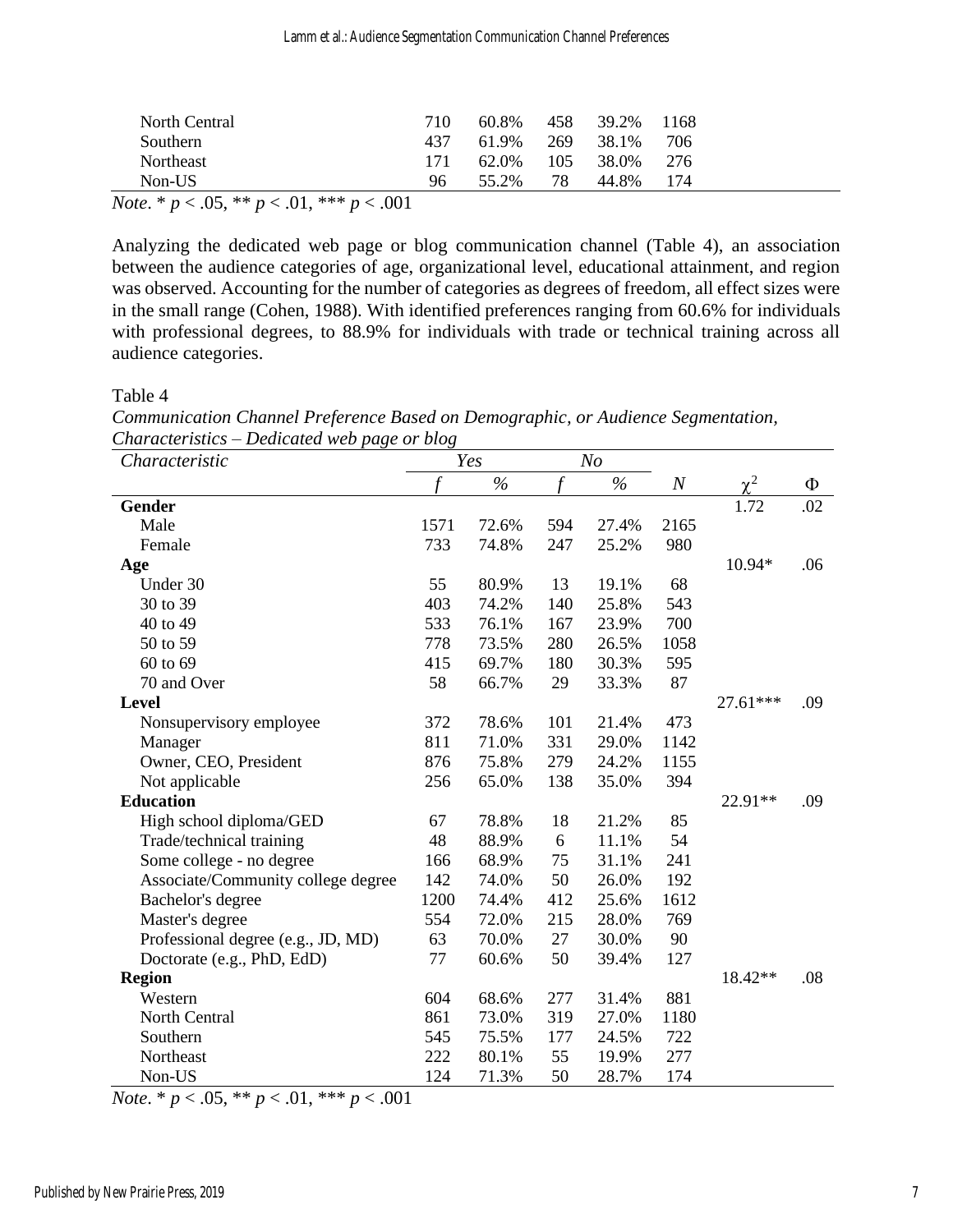There was an association between age, organizational level, region, and conference calls observed (Table 5). The observed effect size was small for organizational level and between medium and large for both age and region (Cohen, 1988). Further analysis within age indicated younger audiences had the strongest preference for conference calls with observed preference diminishing inversely with age, with individuals over 70 having the lowest preference.

| Characteristic                     |        | Yes   |                | N <sub>O</sub> |       |            |     |
|------------------------------------|--------|-------|----------------|----------------|-------|------------|-----|
|                                    |        | $\%$  | $\overline{f}$ | $\%$           | $\,N$ | $\gamma^2$ | Ф   |
| <b>Gender</b>                      |        |       |                |                |       | 2.04       | .03 |
| Male                               | 316    | 15.2% | 1767           | 84.8%          | 2083  |            |     |
| Female                             | 162    | 17.2% | 779            | 82.8%          | 941   |            |     |
| Age                                |        |       |                |                |       | 130.87***  | .21 |
| Under 30                           | 23     | 33.8% | 45             | 66.2%          | 68    |            |     |
| 30 to 39                           | 140    | 25.9% | 400            | 74.1%          | 540   |            |     |
| 40 to 49                           | 143    | 21.4% | 526            | 78.6%          | 669   |            |     |
| 50 to 59                           | 115    | 11.2% | 911            | 88.8%          | 1026  |            |     |
| 60 to 69                           | 37     | 6.7%  | 516            | 93.3%          | 553   |            |     |
| 70 and Over                        | 5      | 6.0%  | 78             | 94.0%          | 83    |            |     |
| Level                              |        |       |                |                |       | 8.96*      | .05 |
| Nonsupervisory employee            | 85     | 18.7% | 369            | 81.3%          | 454   |            |     |
| Manager                            | 185    | 16.8% | 915            | 83.2%          | 1100  |            |     |
| Owner, CEO, President              | 164    | 14.8% | 942            | 85.2%          | 1106  |            |     |
| Not applicable                     | 45     | 11.9% | 334            | 88.1%          | 379   |            |     |
| <b>Education</b>                   |        |       |                |                |       | 3.08       | .03 |
| High school diploma/GED            | 12     | 15.0% | 68             | 85.0%          | 80    |            |     |
| Trade/technical training           | $\tau$ | 13.7% | 44             | 86.3%          | 51    |            |     |
| Some college - no degree           | 38     | 16.2% | 196            | 83.8%          | 234   |            |     |
| Associate/Community college degree | 30     | 16.3% | 154            | 83.7%          | 184   |            |     |
| Bachelor's degree                  | 254    | 16.4% | 1298           | 83.6%          | 1552  |            |     |
| Master's degree                    | 112    | 15.2% | 624            | 84.8%          | 736   |            |     |
| Professional degree (e.g., JD, MD) | 9      | 10.1% | 80             | 89.9%          | 89    |            |     |
| Doctorate (e.g., PhD, EdD)         | 18     | 14.9% | 103            | 85.1%          | 121   |            |     |
| <b>Region</b>                      |        |       |                |                |       | 98.40***   | .18 |
| Western                            | 70     | 8.3%  | 775            | 91.7%          | 845   |            |     |
| North Central                      | 184    | 16.2% | 950            | 83.8%          | 1134  |            |     |

#### Table 5

*Communication Channel Preference Based on Demographic, or Audience Segmentation, Characteristics – Conference calls*

*Note*. \* *p* < .05, \*\* *p* < .01, \*\*\* *p* < .001

An association was observed between Facebook group communication channel preference and all audience categories: gender, age, organizational level, educational attainment, and region (Table 6). Within age, where as other channels tended to have the highest level of preference with the youngest age category diminishing inversely as age increased, the Facebook group channel had a different observed preference pattern. Specifically, preference increased from the under 30 category at 32.8%, peaked in the 40 to 49 category at 40.8%, and then diminished inversely with

Southern 139 20.1% 554 79.9% 693 Northeast 33 12.5% 231 87.5% 264 Non-US 60 35.7% 108 64.3% 168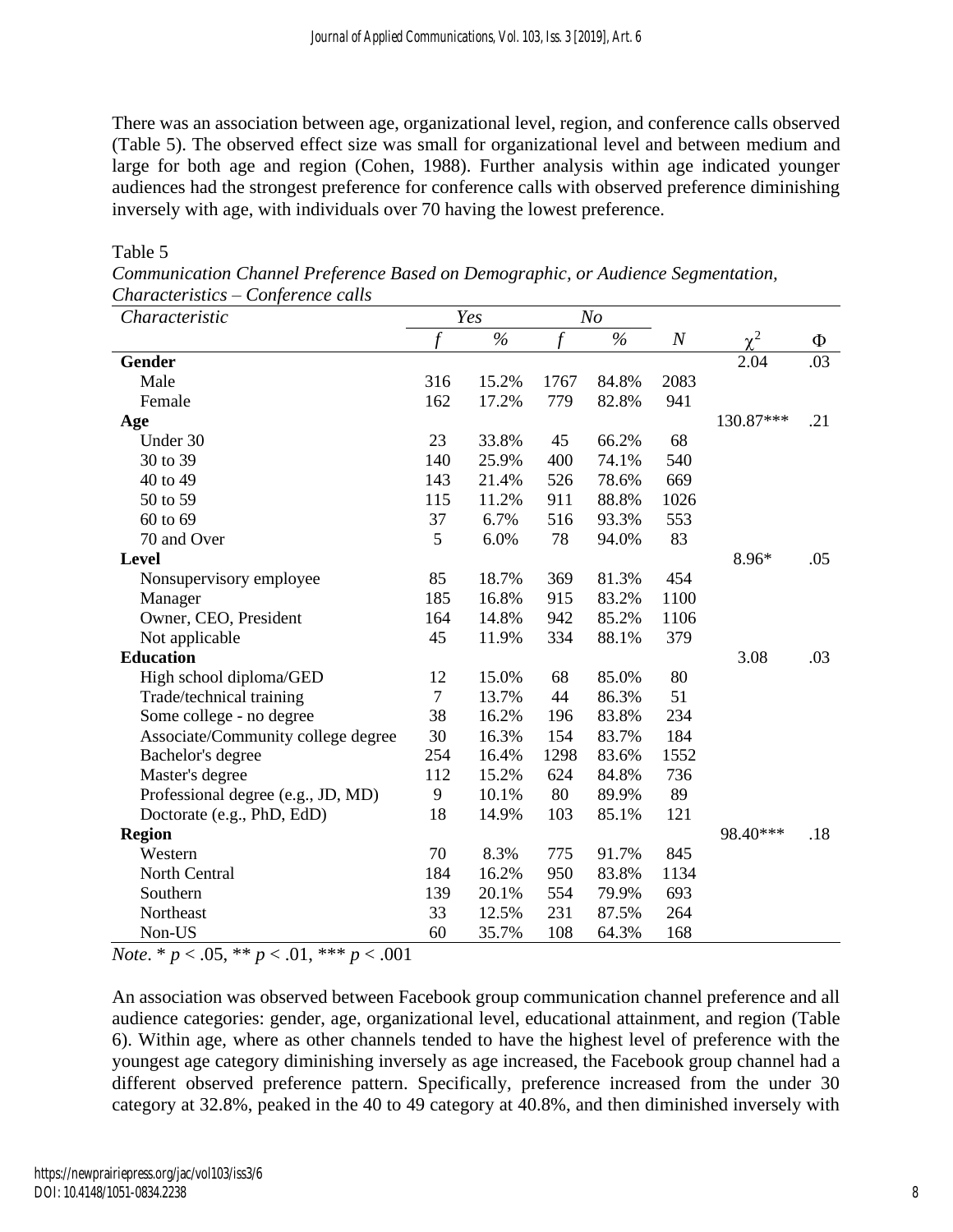age with the lowest observed preference in the 70 and over category at 22.6%. A similar pattern was observed within educational attainment, with the lowest preference observed in the trade/technical training category at 20%, peaking with Master's degree at 39.2%, and diminishing to 36% at the Doctorate level. Within organizational level the highest observed category was nonsupervisory employee at 43.6%, decreasing to 29.3% for owners, CEOs, or presidents. Across all statistically significant results the observed effect size was small (Cohen, 1988).

#### Table 6

| Characteristics – Facebook group<br>Characteristic |     | Yes   |      | N <sub>O</sub> |                  |                |     |
|----------------------------------------------------|-----|-------|------|----------------|------------------|----------------|-----|
|                                                    |     | $\%$  | f    | $\%$           | $\boldsymbol{N}$ | $\mathbf{v}^2$ | Φ   |
| <b>Gender</b>                                      |     |       |      |                |                  | 25.72***       | .09 |
| Male                                               | 670 | 32.0% | 1426 | 68.0%          | 2096             |                |     |
| Female                                             | 400 | 41.4% | 567  | 58.6%          | 967              |                |     |
| Age                                                |     |       |      |                |                  | 38.16***       | .11 |
| Under 30                                           | 22  | 32.8% | 45   | 67.2%          | 67               |                |     |
| 30 to 39                                           | 208 | 38.8% | 328  | 61.2%          | 536              |                |     |
| 40 to 49                                           | 283 | 40.8% | 411  | 59.2%          | 694              |                |     |
| 50 to 59                                           | 357 | 34.8% | 668  | 65.2%          | 1025             |                |     |
| 60 to 69                                           | 149 | 26.3% | 417  | 73.7%          | 566              |                |     |
| 70 and Over                                        | 19  | 22.6% | 65   | 77.4%          | 84               |                |     |
| <b>Level</b>                                       |     |       |      |                |                  | 43.28***       | .12 |
| Nonsupervisory employee                            | 201 | 43.6% | 260  | 56.4%          | 461              |                |     |
| Manager                                            | 436 | 39.0% | 683  | 61.0%          | 1119             |                |     |
| Owner, CEO, President                              | 327 | 29.3% | 790  | 70.7%          | 1117             |                |     |
| Not applicable                                     | 113 | 29.8% | 266  | 70.2%          | 379              |                |     |
| <b>Education</b>                                   |     |       |      |                |                  | 18.46*         | .08 |
| High school diploma/GED                            | 19  | 23.5% | 62   | 76.5%          | 81               |                |     |
| Trade/technical training                           | 10  | 20.0% | 40   | 80.0%          | 50               |                |     |
| Some college - no degree                           | 82  | 34.2% | 158  | 65.8%          | 240              |                |     |
| Associate/Community college degree                 | 55  | 29.6% | 131  | 70.4%          | 186              |                |     |
| Bachelor's degree                                  | 541 | 34.4% | 1032 | 65.6%          | 1573             |                |     |
| Master's degree                                    | 291 | 39.2% | 451  | 60.8%          | 742              |                |     |
| Professional degree (e.g., JD, MD)                 | 33  | 37.1% | 56   | 62.9%          | 89               |                |     |
| Doctorate (e.g., PhD, EdD)                         | 45  | 36.0% | 80   | 64.0%          | 125              |                |     |
| <b>Region</b>                                      |     |       |      |                |                  | 10.07*         | .06 |
| Western                                            | 271 | 31.6% | 586  | 68.4%          | 857              |                |     |
| North Central                                      | 409 | 35.6% | 739  | 64.4%          | 1148             |                |     |

*Communication Channel Preference Based on Demographic, or Audience Segmentation, Characteristics – Facebook group*

*Note*. \* *p* < .05, \*\* *p* < .01, \*\*\* *p* < .001

An association between all audience categories: gender, age, organizational level, educational attainment, and region and LinkedIn group was observed (Table 7). LinkedIn had the highest preference in the under 30 category at 57.9%, and diminishing inversely with age with the 70 and over category having the lowest preference at 22.9%. Related to educational attainment, a different pattern was observed. The high school diploma/GED category had a preference of 32.1% that

Southern 249 35.5% 452 64.5% 701 Northeast 106 39.0% 166 61.0% 272 Non-US 71 42.0% 98 58.0% 169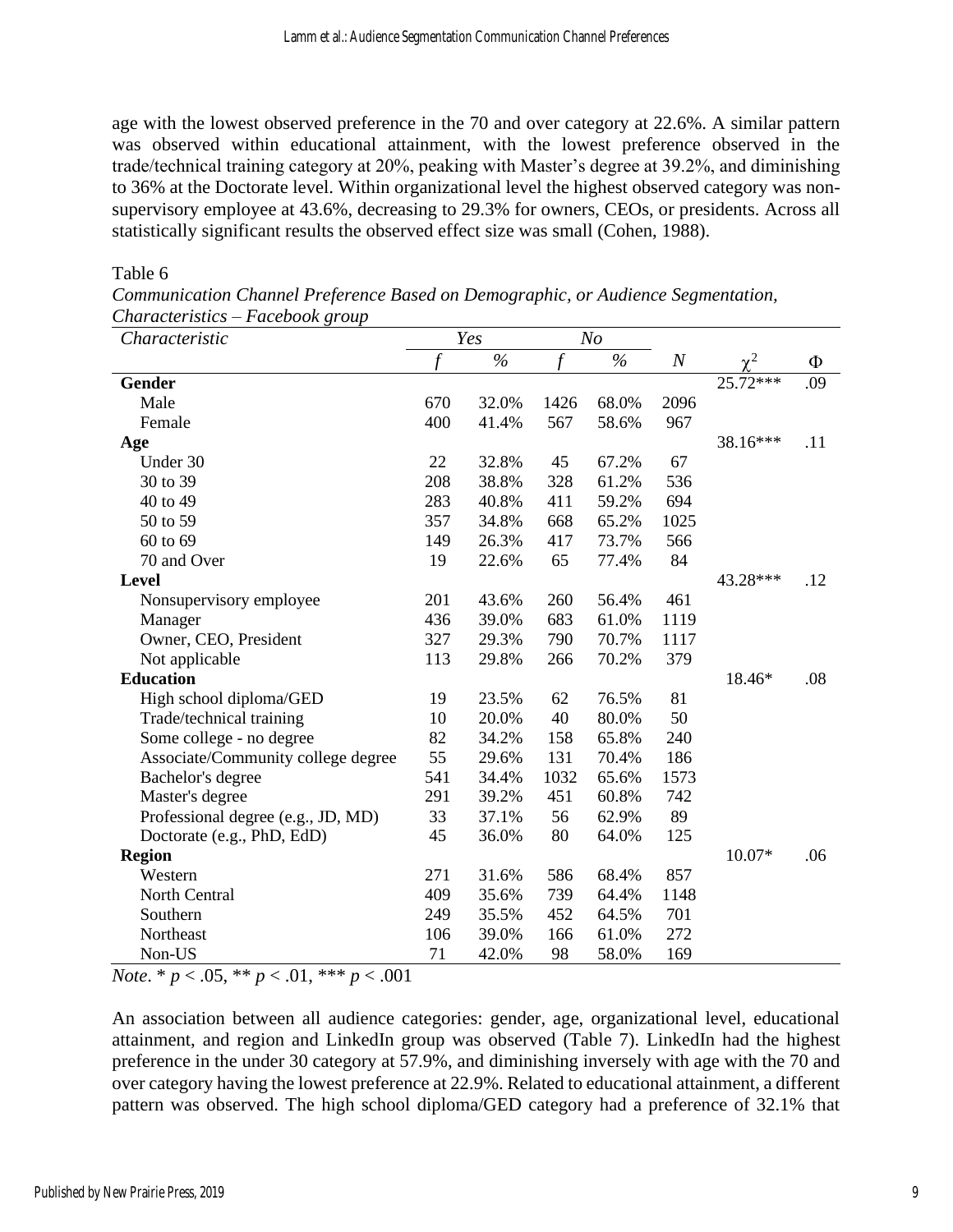increased and peaked with the strongest preference observed within the some-college – no degree category at 48.6%, and diminishing to the Doctorate category at 23.8%. Nonsupervisory employees had the highest preference at 48.8%.

| Characteristic                     |     | Yes   |      | N <sub>O</sub> |          |           |     |
|------------------------------------|-----|-------|------|----------------|----------|-----------|-----|
|                                    | f   | $\%$  | f    | $\%$           | $\cal N$ | $\chi^2$  | Φ   |
| <b>Gender</b>                      |     |       |      |                |          | 201.66*** | .26 |
| Male                               | 613 | 29.0% | 1500 | 71.0%          | 2113     |           |     |
| Female                             | 546 | 55.5% | 437  | 44.5%          | 983      |           |     |
| Age                                |     |       |      |                |          | 98.75***  | .18 |
| Under 30                           | 39  | 57.4% | 29   | 42.6%          | 68       |           |     |
| 30 to 39                           | 269 | 49.4% | 276  | 50.6%          | 545      |           |     |
| 40 to 49                           | 299 | 43.4% | 390  | 56.6%          | 689      |           |     |
| 50 to 59                           | 344 | 32.9% | 702  | 67.1%          | 1046     |           |     |
| 60 to 69                           | 155 | 27.0% | 420  | 73.0%          | 575      |           |     |
| 70 and Over                        | 19  | 22.9% | 64   | 77.1%          | 83       |           |     |
| <b>Level</b>                       |     |       |      |                |          | 30.96***  | .10 |
| Nonsupervisory employee            | 227 | 48.8% | 238  | 51.2%          | 465      |           |     |
| Manager                            | 405 | 35.9% | 722  | 64.1%          | 1127     |           |     |
| Owner, CEO, President              | 399 | 35.2% | 733  | 64.8%          | 1132     |           |     |
| Not applicable                     | 132 | 34.1% | 255  | 65.9%          | 387      |           |     |
| <b>Education</b>                   |     |       |      |                |          | 29.42***  | .10 |
| High school diploma/GED            | 27  | 32.1% | 57   | 67.9%          | 84       |           |     |
| Trade/technical training           | 24  | 47.1% | 27   | 52.9%          | 51       |           |     |
| Some college - no degree           | 119 | 48.6% | 126  | 51.4%          | 245      |           |     |
| Associate/Community college degree | 75  | 40.1% | 112  | 59.9%          | 187      |           |     |
| Bachelor's degree                  | 596 | 37.5% | 994  | 62.5%          | 1590     |           |     |
| Master's degree                    | 272 | 36.1% | 481  | 63.9%          | 753      |           |     |
| Professional degree (e.g., JD, MD) | 26  | 29.2% | 63   | 70.8%          | 89       |           |     |
| Doctorate (e.g., PhD, EdD)         | 29  | 23.8% | 93   | 76.2%          | 122      |           |     |
| <b>Region</b>                      |     |       |      |                |          | 33.35***  | .10 |
| Western                            | 268 | 30.8% | 601  | 69.2%          | 869      |           |     |
| North Central                      | 459 | 39.5% | 703  | 60.5%          | 1162     |           |     |
| Southern                           | 292 | 41.4% | 414  | 58.6%          | 706      |           |     |
| Northeast                          | 121 | 44.5% | 151  | 55.5%          | 272      |           |     |
| Non-US                             | 51  | 29.5% | 122  | 70.5%          | 173      |           |     |

*Communication Channel Preference Based on Demographic, or Audience Segmentation, Characteristics – LinkedIn group*

*Note*. \* *p* < .05, \*\* *p* < .01, \*\*\* *p* < .001

An association between organizational level and Twitter was observed. The effect size of the association was small (Cohen, 1988). Additional details and results are presented in Table 8.

Table 8

Table 7

*Communication Channel Preference Based on Demographic, or Audience Segmentation, Characteristics – Twitter*

| $\sim$<br><i>' haracu</i> .<br><i>istro</i> | --<br>$\sim$<br>えもい |  |         |        |  |
|---------------------------------------------|---------------------|--|---------|--------|--|
|                                             |                     |  | 0.<br>υ | $\sim$ |  |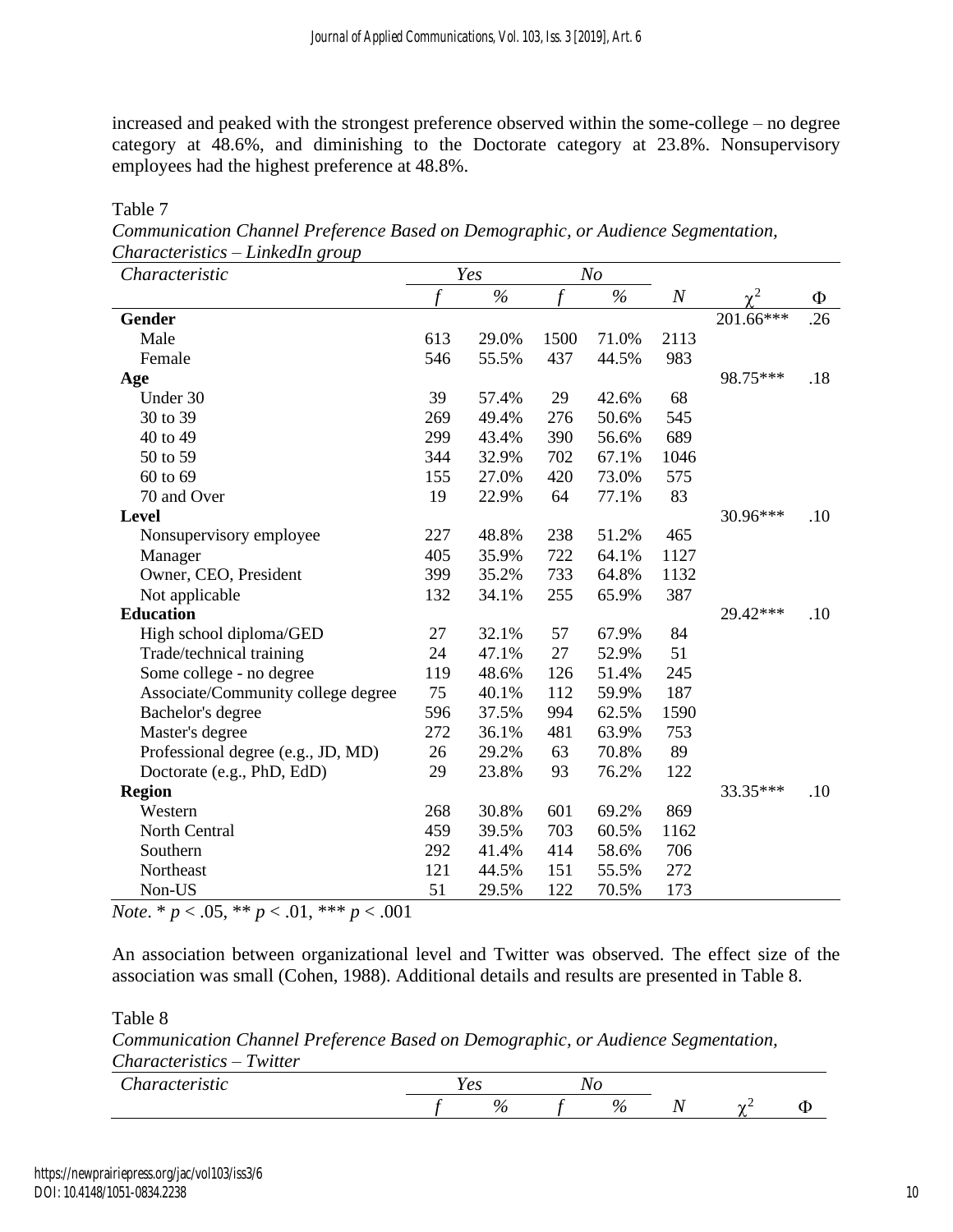| <b>Gender</b>                      |     |       |      |       |      | 1.03      | .02 |
|------------------------------------|-----|-------|------|-------|------|-----------|-----|
| Male                               | 518 | 24.5% | 1593 | 75.5% | 2111 |           |     |
| Female                             | 251 | 26.3% | 705  | 73.7% | 956  |           |     |
| Age                                |     |       |      |       |      | 9.86      | .06 |
| Under 30                           | 22  | 32.4% | 46   | 67.6% | 68   |           |     |
| 30 to 39                           | 131 | 24.5% | 404  | 75.5% | 535  |           |     |
| 40 to 49                           | 185 | 27.1% | 497  | 72.9% | 682  |           |     |
| 50 to 59                           | 270 | 25.8% | 776  | 74.2% | 1046 |           |     |
| 60 to 69                           | 116 | 20.6% | 446  | 79.4% | 562  |           |     |
| 70 and Over                        | 22  | 26.8% | 60   | 73.2% | 82   |           |     |
| Level                              |     |       |      |       |      | $14.51**$ | .07 |
| Nonsupervisory employee            | 133 | 28.7% | 331  | 71.3% | 464  |           |     |
| Manager                            | 301 | 26.8% | 822  | 73.2% | 1123 |           |     |
| Owner, CEO, President              | 269 | 24.1% | 848  | 75.9% | 1117 |           |     |
| Not applicable                     | 70  | 18.4% | 310  | 81.6% | 380  |           |     |
| <b>Education</b>                   |     |       |      |       |      | 11.81     | .06 |
| High school diploma/GED            | 28  | 33.7% | 55   | 66.3% | 83   |           |     |
| Trade/technical training           | 13  | 25.5% | 38   | 74.5% | 51   |           |     |
| Some college - no degree           | 73  | 31.2% | 161  | 68.8% | 234  |           |     |
| Associate/Community college degree | 53  | 28.5% | 133  | 71.5% | 186  |           |     |
| Bachelor's degree                  | 372 | 23.5% | 1209 | 76.5% | 1581 |           |     |
| Master's degree                    | 183 | 24.5% | 563  | 75.5% | 746  |           |     |
| Professional degree (e.g., JD, MD) | 23  | 25.8% | 66   | 74.2% | 89   |           |     |
| Doctorate (e.g., PhD, EdD)         | 27  | 22.3% | 94   | 77.7% | 121  |           |     |
| <b>Region</b>                      |     |       |      |       |      | 9.10      | .05 |
| Western                            | 200 | 23.4% | 656  | 76.6% | 856  |           |     |
| North Central                      | 311 | 26.8% | 848  | 73.2% | 1159 |           |     |
| Southern                           | 178 | 25.5% | 521  | 74.5% | 699  |           |     |
| Northeast                          | 79  | 29.4% | 190  | 70.6% | 269  |           |     |
| Non-US                             | 32  | 18.9% | 137  | 81.1% | 169  |           |     |
|                                    |     |       |      |       |      |           |     |

*Note*. \* *p* < .05, \*\* *p* < .01, \*\*\* *p* < .001

A summary of the descriptive communication channel preference results based on demographic, or audience segmentation, category is presented in Table 9. Specifically, the table displays the communication channel receiving the highest percentage of *Yes* selections in the most preferred column. Additionally, the table displays the highest percentage of *No* selections in the least preferred column. All audience segments based on demographic category indicated dedicated web page or blog as their most preferred communication channel. Additionally, with the exception of individuals under 40 and not located in the United States, conference calls were identified as the least preferred communication channel.

Table 9

*Most and Least Preferred Communication Channel by Audience Segment Characteristic*

| <u>UNUNCHI WIL</u> |                |                 |
|--------------------|----------------|-----------------|
|                    | Most Preferred | Least Preferred |
| Gender             |                |                 |
| Male               | web page       | conference call |
| Female             | web page       | conference call |
| Age                |                |                 |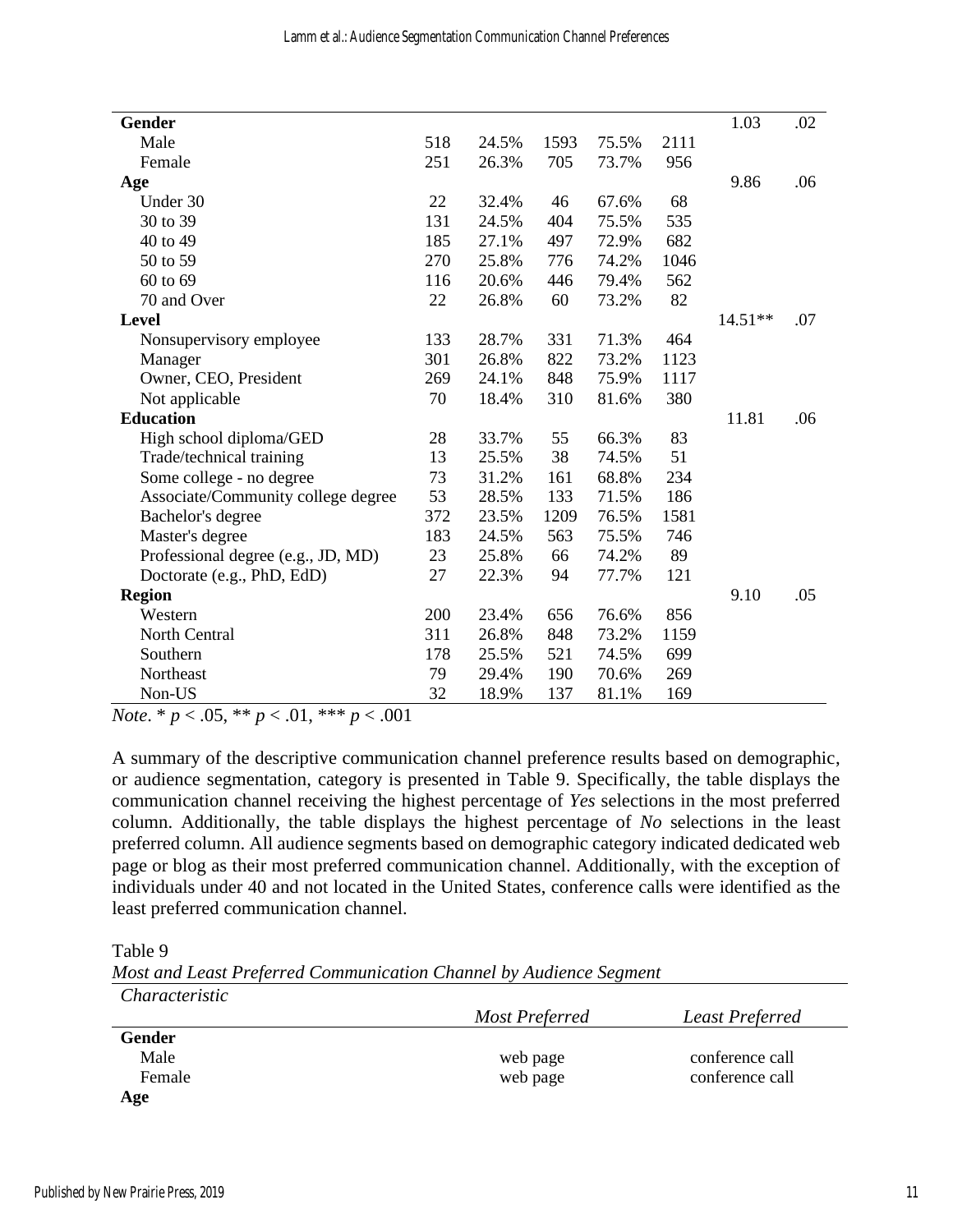| Under 30                           | web page | Twitter         |
|------------------------------------|----------|-----------------|
| 30 to 39                           | web page | Twitter         |
| 40 to 49                           | web page | conference call |
| 50 to 59                           | web page | conference call |
| 60 to 69                           | web page | conference call |
| 70 and Over                        | web page | conference call |
| <b>Level</b>                       |          |                 |
| Nonsupervisory employee            | web page | conference call |
| Manager                            | web page | conference call |
| Owner, CEO, President              | web page | conference call |
| Not applicable                     | web page | conference call |
| <b>Education</b>                   |          |                 |
| High school diploma/GED            | web page | conference call |
| Trade/technical training           | web page | conference call |
| Some college - no degree           | web page | conference call |
| Associate/Community college degree | web page | conference call |
| Bachelor's degree                  | web page | conference call |
| Master's degree                    | web page | conference call |
| Professional degree (e.g., JD, MD) | web page | conference call |
| Doctorate (e.g., PhD, EdD)         | web page | conference call |
| <b>Region</b>                      |          |                 |
| Western                            | web page | conference call |
| North Central                      | web page | conference call |
| Southern                           | web page | conference call |
| Northeast                          | web page | conference call |
| Non-US                             | web page | Twitter         |

#### **Conclusions, Recommendation, and Implications**

Despite the acknowledgement of the importance of delivering the right message to the right audience (McQuail, 2010), there remained a notable gap in the literature addressing the audience segmentation and communication channel considerations, particularly as it relates to ANR opinion leaders. The purpose of this research was to address this gap through rigorous empirical investigation and to provide a practical resource for communication practitioners.

The results indicated that amongst ANR opinion leaders there are differences between audience segments, and these distinctions are related to communication channel preferences. A primary finding from the study was that each analyzed audience category identified a dedicated web page or blog as its most preferred communication channel. With the exception of individuals under 40 or those living outside the United States, the least preferred communication channel was conference calls.

The results indicated the most effective channel through which to reach ANR opinion leaders, regardless of audience segmentation, is through a dedicated web page or blog. This implies the ongoing importance for providing engaging and fundamentally sound content to appear, and be refreshed, on websites. Given this a recommendation is that, all things being equal, a dedicated web page or blog should be the primary focus for communicating with ANR opinion leaders with investment and resources allocated to this communication channel accordingly. A recommendation for future research would be to examine how ANR opinion leaders learn about, and become reliant upon, specific websites and blogs for communication (Al-Qeisi, Dennis, Alamanos, & Jayawardhena, 2014). A noteworthy limitation associated with the study findings is the grouping of web pages and blogs into one category. Future research is recommended to further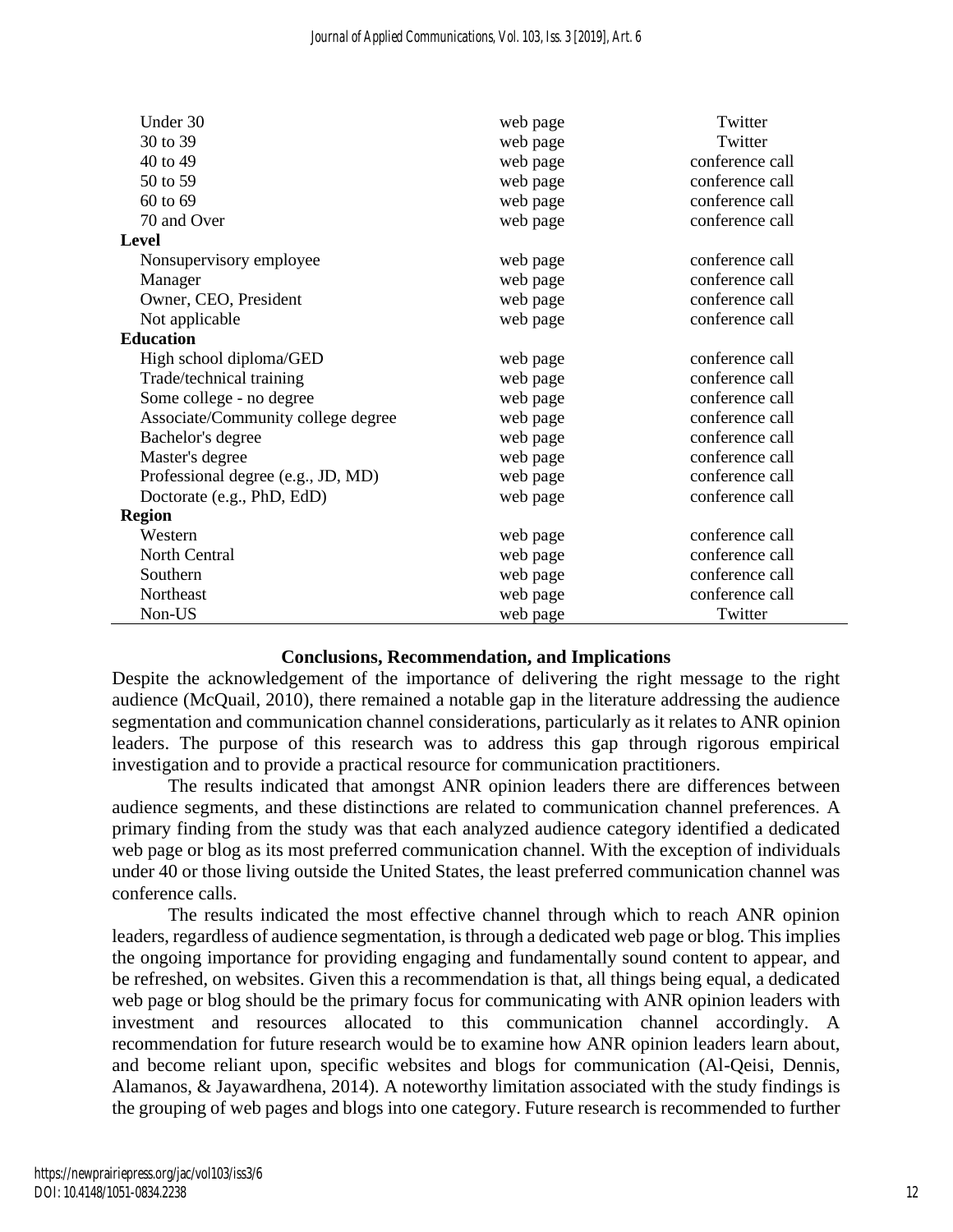investigate whether there are any differences between web pages and blogs when considered independently.

The results also indicated the use of conference calls to reach ANR opinion leaders may not be effective. Given the ubiquity of conference calls across ANR, this was an unexpected result. This implies that unless there is strong empirical evidence within a very well-defined and understood audience, alternative communication channels may be preferable over conference calls when engaging with ANR opinion leaders.

Demographic, or audience segmentation, characteristics were found to be significantly associated with informal meeting preference. The results of the study imply females and younger individuals are more likely to prefer informal meetings than their counterparts. The findings indicated that between the two different types of meetings, formal and informal, there tends to be higher levels of audience segmentation associated with informal meetings relative to formal meetings. An implication from this result is that formal meetings may be more appropriate for more general communication across a wide variety of audiences, whereas informal meetings may be more appropriate if there is a targeted audience, which is aligned with the findings of Hawkins et al., 2008 and Hine et al., 2014.

Facebook groups were analyzed as a social media communication channel. The results indicated Facebook groups tend to be more audience-specific than other communication channels. An implication from these results is that communication professionals may want to consider a Facebook group when they wish to target very specific audiences. Similar to Warner et al. (2017), future research should examine whether utilizing separate Facebook groups for targeted audiences could be utilized to further assign roles to ANR opinion leaders to work toward a larger project. A second social media platform, LinkedIn, was also analyzed. Results were inconsistent with Facebook indicating LinkedIn may also be an effective communication channel when wanting to target a specific audience, particularly as it relates to age and educational attainment (Hine et al., 2014).

Finally, Twitter was analyzed as a potential communication channel. Unlike many of the other analyzed channels few statistically significant associations between categories were observed. The results implied Twitter is not a preferred communication channel among ANR opinion leaders. An implication from this result is that Twitter may not be the most effective channel to reach ANR opinion leaders if resources are limited.

A limitation of the findings presented here is the rate at which the results become dated given the continued emergence of new communication channels. Therefore, the results should be interpreted as a snapshot in time and should not be interpreted beyond the moment in which they were captured. A second limitation is the communication channels that were included in the study. It is difficult to predict what emergent channels will be relevant in the future and what channels will become irrelevant.

Overall, there are recommendations for practice associated with the present research. First, using audience segmentation can be an effective way to deliver tailored content to specific audiences, and different audiences have different communication channel preferences. Therefore, when communicating with ANR opinion leaders, a dedicated web-page or blog is likely to be the most universally preferred channel. To the contrary, conference calls were generally not preferred. Given limited resources, finding the right channel for the audience is critical.

Additionally, recommendations for future research are also associated with the study. Specifically, a recommendation for future research would be to replicate the study using emerging communication channels in addition to those that are well established. A further recommendation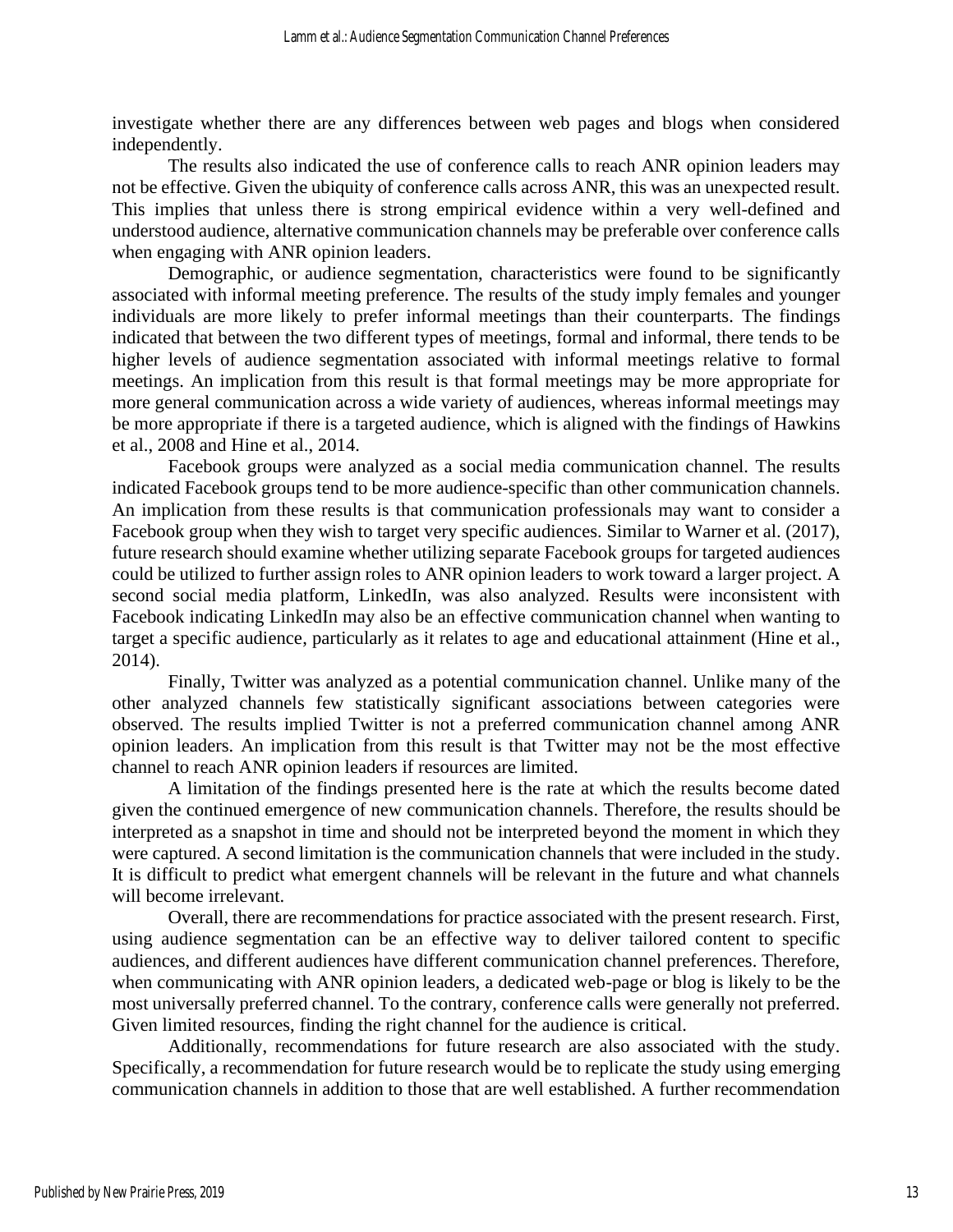would be to replicate the study among both ANR opinion leaders, as well as other non-ANR or non-opinion leader audiences and determine whether any differences exist. Future research is also encouraged to examine the interaction of communication channels as they relate to preference. For example, the use of Facebook to drive audiences to a dedicated web page or blog.

Lastly, a general recommendation from the study would be for communication practitioners to thoughtfully consider what message they are trying to deliver, and to what audience. By better understanding audience preferences, more effective and efficacious communications can be delivered to their intended audience (McQuail, 2010).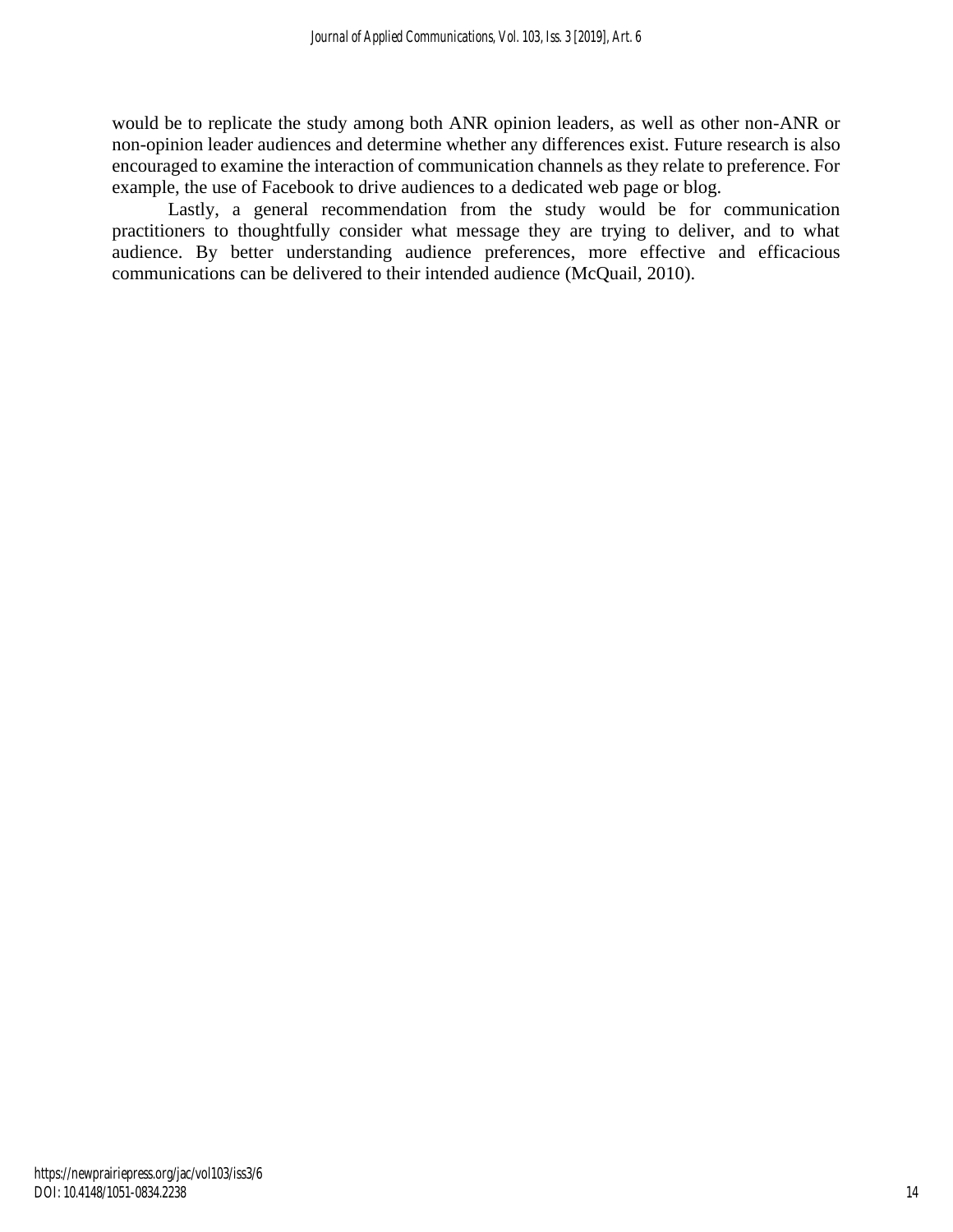#### **References**

- Al-Qeisi, K., Dennis, C., Alamanos, E., & Jayawardhena, C. (2014). Website design quality and usage behavior: Unified Theory of Acceptance and Use of Technology. *Journal of Business Research, 67*(11), 2282-2290.
- Ary, D., Jacobs, L. C., & Sorensen, C. (2010). *Introduction to research in education*. Belmont, CA: Wadsworth Cengage Learning.
- Ashley, C., & Tuten, T. (2015). Creative strategies in social media marketing: An exploratory study of branded social content and consumer engagement. *Psychology and Marketing, 32*(1), 15-27. doi:10.1002/mar.20761
- Baruch, Y., & Holtom, B. C. (2008). Survey response rate levels and trends in organizational research. *Human Relations, 61*(8), 1139-1160. doi:10.1177/0018726708094863
- Boone, K., Meisenbach, T., & Tucker, M. (2000). *Agricultural communications changes and challenges*. Ames, IA: Iowa State University Press.
- Brosseau, D., Kawasaki, G. (2013). *Ready to be a thought leader? How to increase your influence, impact, and success*. San Francisco, CA: Jossey-Bass.
- Burt, R. S. (1999). The social capital of opinion leaders. *Annals of the American Academy of Political and Social Science, 566*, 37-54.
- Cohen J. (1988) *Statistical Power Analysis for the Behavioral Sciences* (2nd ed.). Hillsdale, NJ.: Erlbaum
- Dillman, D. A., Smyth, J. D., & Christian, L. M. (2008). *Internet, mail, and mixed-mode surveys: The tailored design method* (2nd ed.). Hoboken, N.J.: Wiley & Sons, Inc.
- Fuchs, C. (2017). *Social media: A critical introduction* (2nd ed.). Los Angeles, CA: Sage Publications Ltd.
- Gladwell, M. (2000). *The tipping point: How little things can make a big difference*. Boston, MA: Little, Brown.
- Hawkins, R. P., Kreuter, M., Resnicow, K., Fishbein, M., & Dijkstra, A. (2008). Understanding tailoring in communicating about health. *Health Education Research, 23*(3), 454-466. doi: 10.1093/her/cyn004
- Hine, D. W., Reser, J. P., Morrison, M., Phillips, W. J., Nunn, P., & Cooksey, R. (2014). Audience segmentation and climate change communication: Conceptual and methodological considerations. *WIREs Climate Change, 5*(4), 441-459. Doi: 10.1002/wcc.279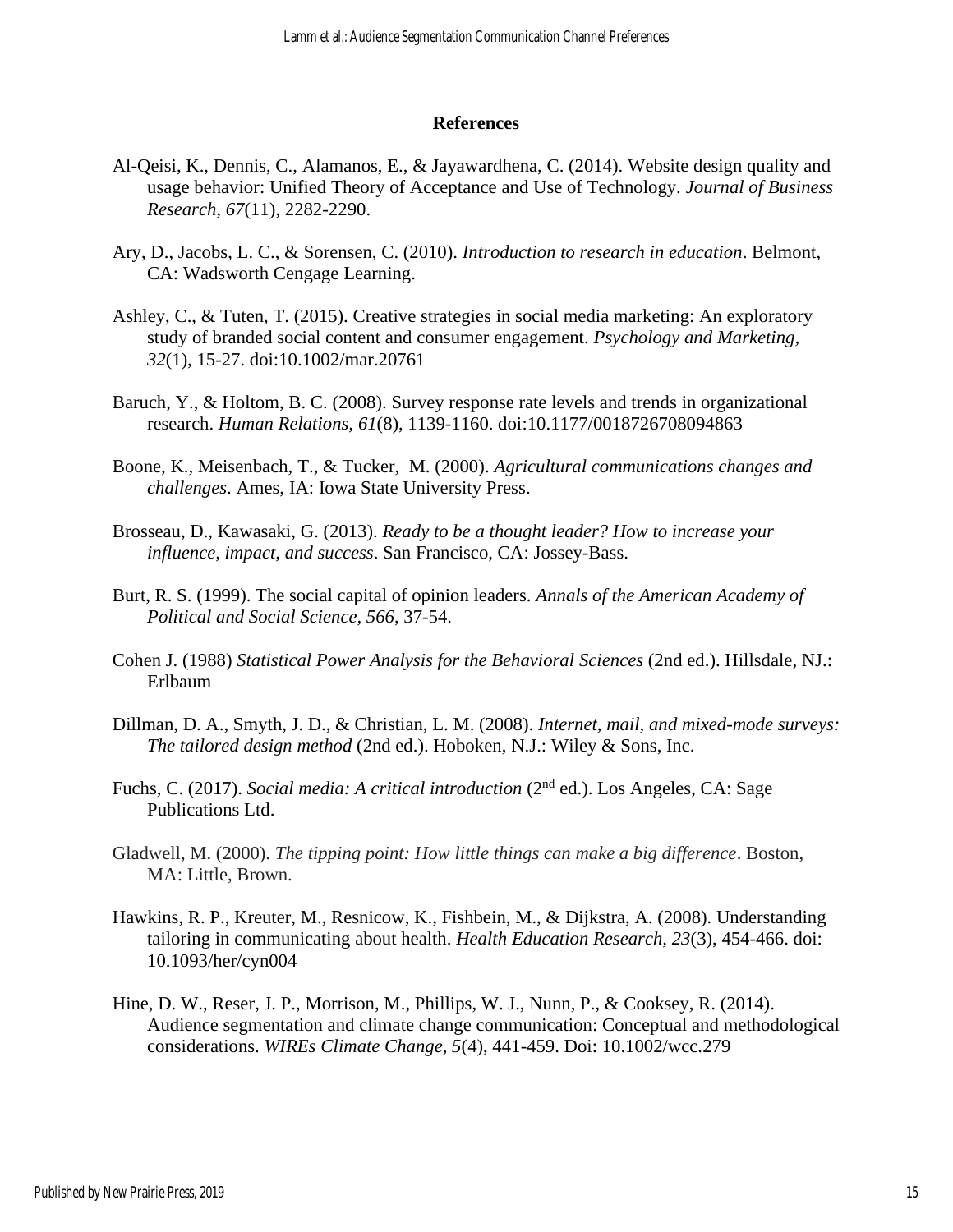- Holt, J., Rumble, J., Telg, R., & Lamm, A. (2015). The message or the channel: An experimental design of consumers' perceptions of a local food message and the media channels used to deliver the information. *Journal of Applied Communication, 99*(2). Retrieved from https://doi.org/10.4148/1051-0834.1046
- Huang, P., & Lamm, A. J. (2017). Activating opinion leaders across the nation to increase water conservation. *Journal of Extension, 55*(5). Retrieved from https://www.joe.org/joe/2017october/a7.php
- Hughes, A., Johnson, T., Edgar, L., Miller, J., & Cox, C. (2016). A content and visual analysis of promotional pieces used in a communication campaign for the Arkansas [commodity] promotion board*. Journal of Applied Communication, 100*(2). Retrieved from https://doi.org/10.4148/1051-0834.1027
- Jenkins, H. (2006). *Convergence culture: Where old and new media collide*. New York, NY: New York University Press.
- Kim, J. N., Shen, H., & Morgan, S. E. (2011). Information behaviors and problem chain recognition effect: Applying situational theory of problem solving in organ donation issues. *Health Communication, 26*(2), 171-184. doi: 10.1080/10410236.2010.544282
- Kirkman, B.L. & Chen, G. (2011). Maximizing your data or data slicing: Recommendations for managing multiple submissions from the same data set. *Management and Organization Review*. *7*, 3, 433-446. doi: 10.1111/j.1740-8784.2011.00228.x
- Lamm, A. J., Lundy, L. K., Warner, L., & Lamm, K. W. (2016). Associating importance with behavior: Providing direction for water conservation communication. *Journal of Applied Communications. 100*(3). doi: 10.4148/1051-0834.1229
- Lamm, K. W., Carter, H. S., & Lamm, A. J. (2016). Evaluating extension based leadership development programs in the southern United States. *Journal of Agricultural Education*, *57*(1), 121-136. doi: 10.5032/jae.2016.01121
- Lamm, K. W., Lamm, A. J., & Carter, H. (2015). Bridging water issue knowledge gaps between the general public and opinion leaders. *Journal of Agricultural Education, 56*(3), 146-161. DOI: 10.5032/jae.2015.03146
- Lamm, K. W., Lamm, A. J., & Carter, H. S. (2014). Opinion leadership development: Context and audience characteristics count. *Journal of Agricultural Education, 55*(2), 91-105. doi:10.5032/jae.2014.02091
- Lamm, K. W., Rumble, J. N., Carter, H. S., & Lamm, A. J. (2016a). Agricultural opinion leader communication channel preferences: an empirical analysis of participants of agricultural and natural resource leadership development programs. *Journal of Agricultural Education, 57*(1), 91-105. doi: 10.5032/jae.2016.01091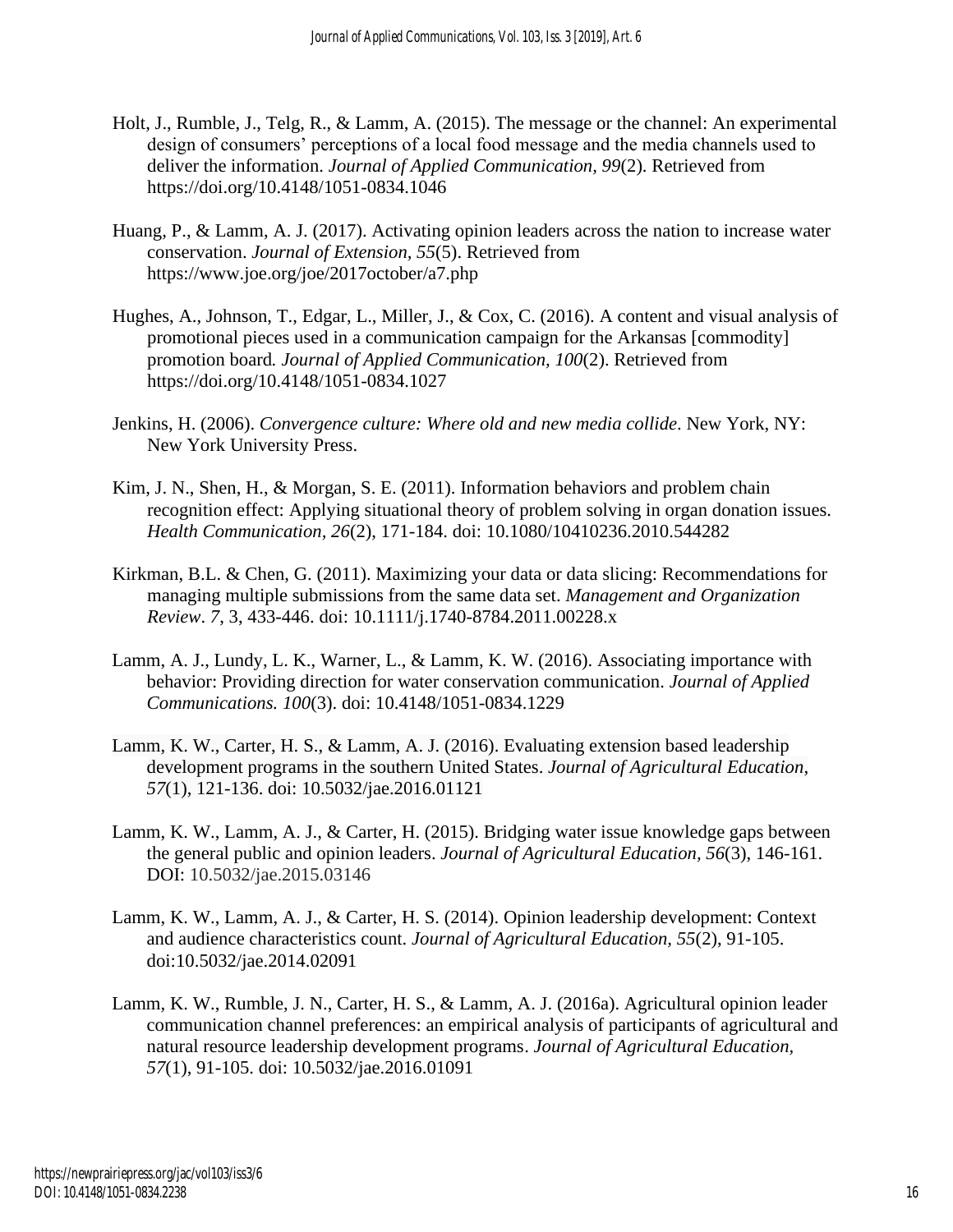- Lazarsfeld, P., Berelson, B., & Gaudet, H. (1948). *The people's choice* (2nd ed.). New York: Columbia University Press.
- Lazer, D. M. J., Baum, M. A., Benkler, Y., Berinsky, A. J., Greenhill, K. M., Menczer, F., … Zittrain, J. L. (2018). The science of fake news. *Science*, *359*(6380), 1094 LP-1096. Retrieved from http://science.sciencemag.org/content/359/6380/1094.abstract
- Lindner, J. R., Murphy, T. H., & Briers, G. E. (2001). Handling nonresponse in social science research. *Journal of Agricultural Education, 42*(4), 43-53. doi:10.5032/jae.2001.04043
- McQuail, D. (2010). *McQuail's Mass Communication Theory*. Los Angeles, CA: Sage Publications Ltd.
- Murdoch, J. (2006). Networking rurality: Emergent complexity in the countryside. In P. Cloke, T. Marsden, & P. Mooney (Eds.), *Handbook of rural studies* (171-184). London, UK: Sage Publications Ltd.
- Papacharissi, Z. (2015). *Affective publics: Sentiment, technology, and politics*. Oxford, UK: Oxford University Press.
- Pew Research (2012). *Further decline in credibility ratings for most news organizations.*  Retrieved from www.people-press.org/2012/08/16/further-decline-in-credibilityratings-formost-news-organizations/.
- Rivera, W., & Sulaiman, R. (2009). Extension: Object of reform, engine for innovation. *Outlook on Agriculture, 38*(3), 267-273.
- Rogers, E. (1995). *Diffusion of innovations*. New York, NY: The Free Press.
- Rossi, P. H., Lipsey, M. W., & Freeman, H. E. (2004). *Evaluation: A systematic approach*. Thousand Oaks, CA: Sage.
- Rumble, J., Holt, J., & Irani, T. (2014). The power of words: Exploring consumers' perceptions of words commonly associated with agriculture. *Journal of Applied Communications, 98*(2). Retrieved from https://doi.org/10.4148/1051-0834.1072
- Ryan, C. & Lamm, A. J. (2017). Extension's role in developing opinion leaders to drive water conservation. *Journal of Extension, 55*(1). Retrieved from https://www.joe.org/joe/2017february/rb4.php
- Shoemaker, P., & Reese, S. (2013). *Mediating the message in the 21st century: A media sociology perspective.* New York, NY: Routledge.
- Slater, M. D. (1996). Theory and method in health audience segmentation. *Journal of Health Communication, 1*(3), 267-283. doi: 10.1080/108107396128059